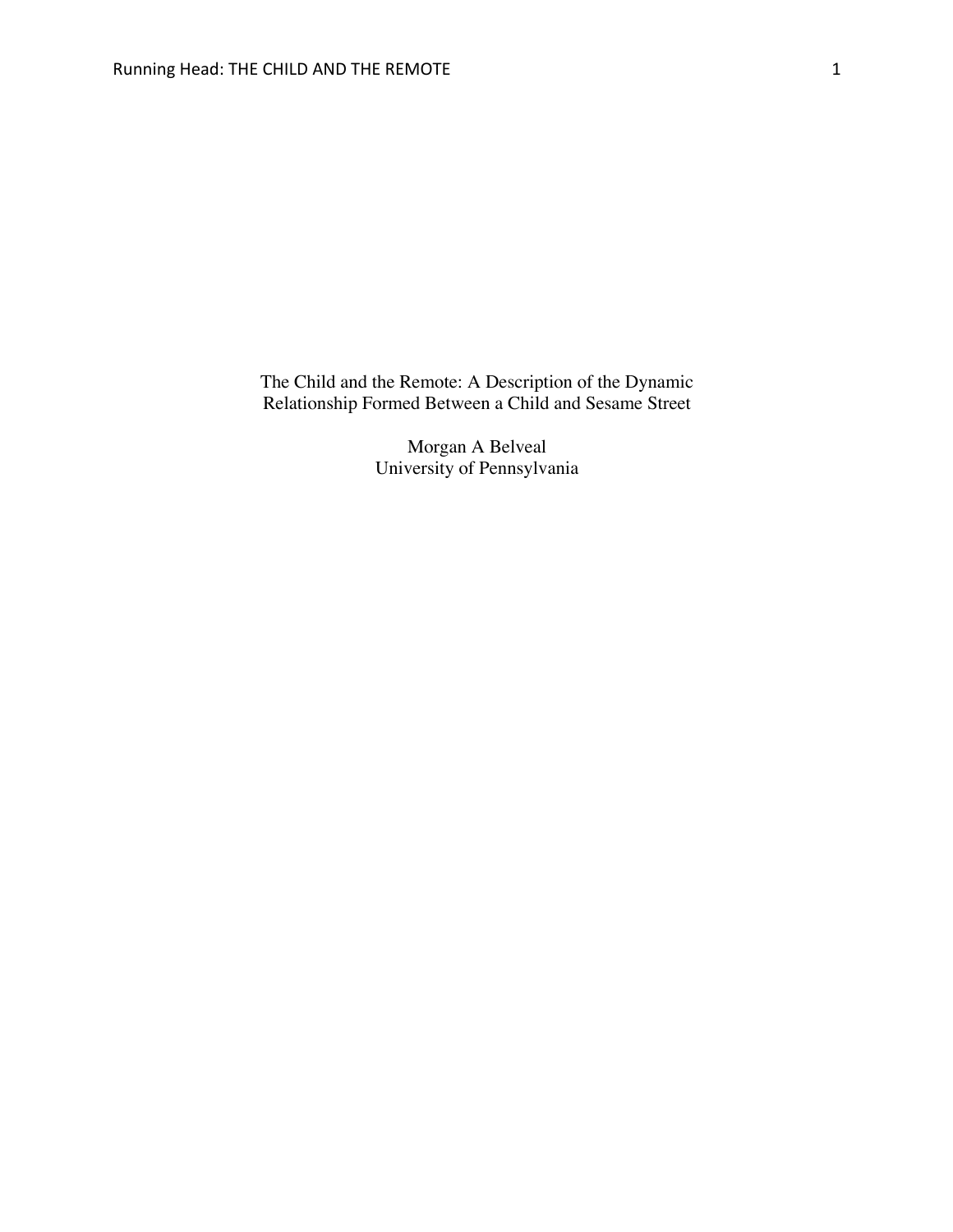The Child and the Remote: A Description of the Dynamic Relationship Formed Between a Child and Sesame Street

#### **Introduction**

Children actively develop relationships with their parents, peers, teachers and their environment. The people, places and things in the child's most intimate ecosystems afford many opportunities to develop and cultivate meaningful relationships. As interactive media continues to grow and more and more characters are speaking directly with children on their tablets and televisions, children begin developing dynamic and multidimensional relationships with the screens in their lives. This research is committed to better understanding the relationship that children develop with the highly interactive educational television show *Sesame Street*.

While there is much discussion on the topic of children's television viewing, this rhetoric generally ignores the continuation of the relationship when the television is turned off. Further, the research considers the child's role in the relationship to simply be a passive recipient of media. The current study acknowledges that a child is not simply viewing an arrangement of pixels on a piece of plastic in a vacuum. Instead, the child is engaging with a thoughtfully curated library of content sought out within the confines of a power filled relationship between them and their parents. The child is becoming familiar with the characters, responding to them as peers, and developing a relationship with television programs that allows them to blur the lines between their on-screen and off-screen worlds.

In most homes, a colorful and bulky remote control stands as a symbol for power in the decision to turn on the television and select a show to view. The person holding the device is in control of the content on the screen, the volume at which it is played, and the duration the content is shown.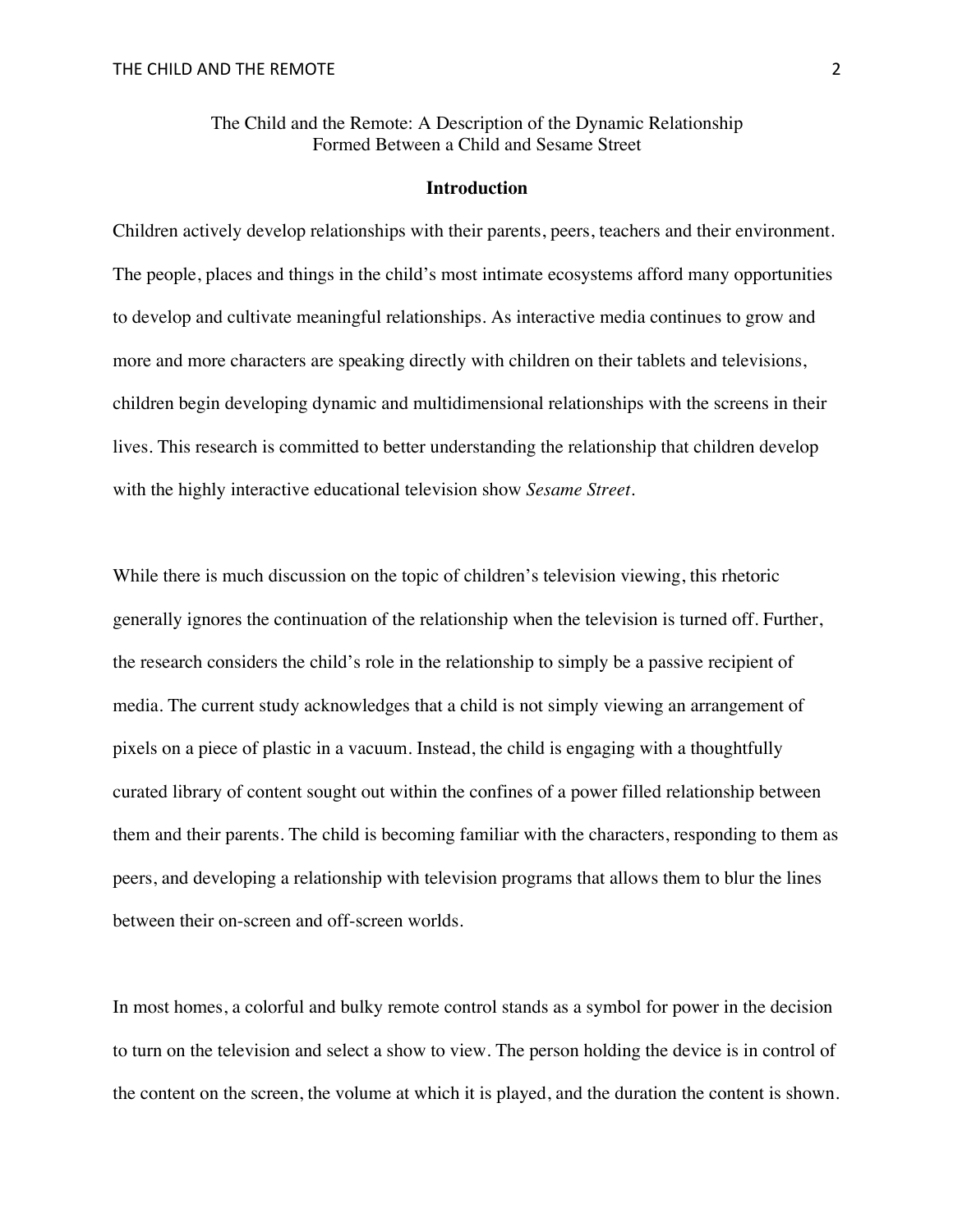### THE CHILD AND THE REMOTE 3

Beyond the obvious, the person holding the remote is responsible for designating a momentary hierarchical importance among the television and the competing stimuli in the environment. While a child's agency to turn on the television is often restricted, their agency to identify with characters and develop a meaningful internal narrative that is sustained into their off screen world demonstrates an alternative agency. It is this agency that produces the climate in which children can begin developing a healthy and intrinsically motivated relationship with the content on their screens.

Characters on children's television shows are known to engage in interactive dialogue and content designed to socially engage children (Gray 2017). This call and response is the most rudimentary sign of the formation of a relationship between a child and their television. In this study we describe that children laugh more when their favorite character is on the screen and they partake in distracted viewing when they are unfamiliar with the content on the television. It is in these moments of real time reaction that children begin to form their relationship with television. When a child sings a long with a recurring song or enthusiastically waves to their favorite character as they would a friend at a bus stop, they are making the choice to engage in a seemingly bidirectional relationship with the characters and content of the television show. However, the development of an authentic relationship is one that is not restricted to the glass rectangle where the children likely meet the characters. Instead, the relationship includes a continuation of the mentally constructed and represented story lines of the characters that the children most relate with.

The imaginary worlds on screens provide low stakes opportunities for children to practice what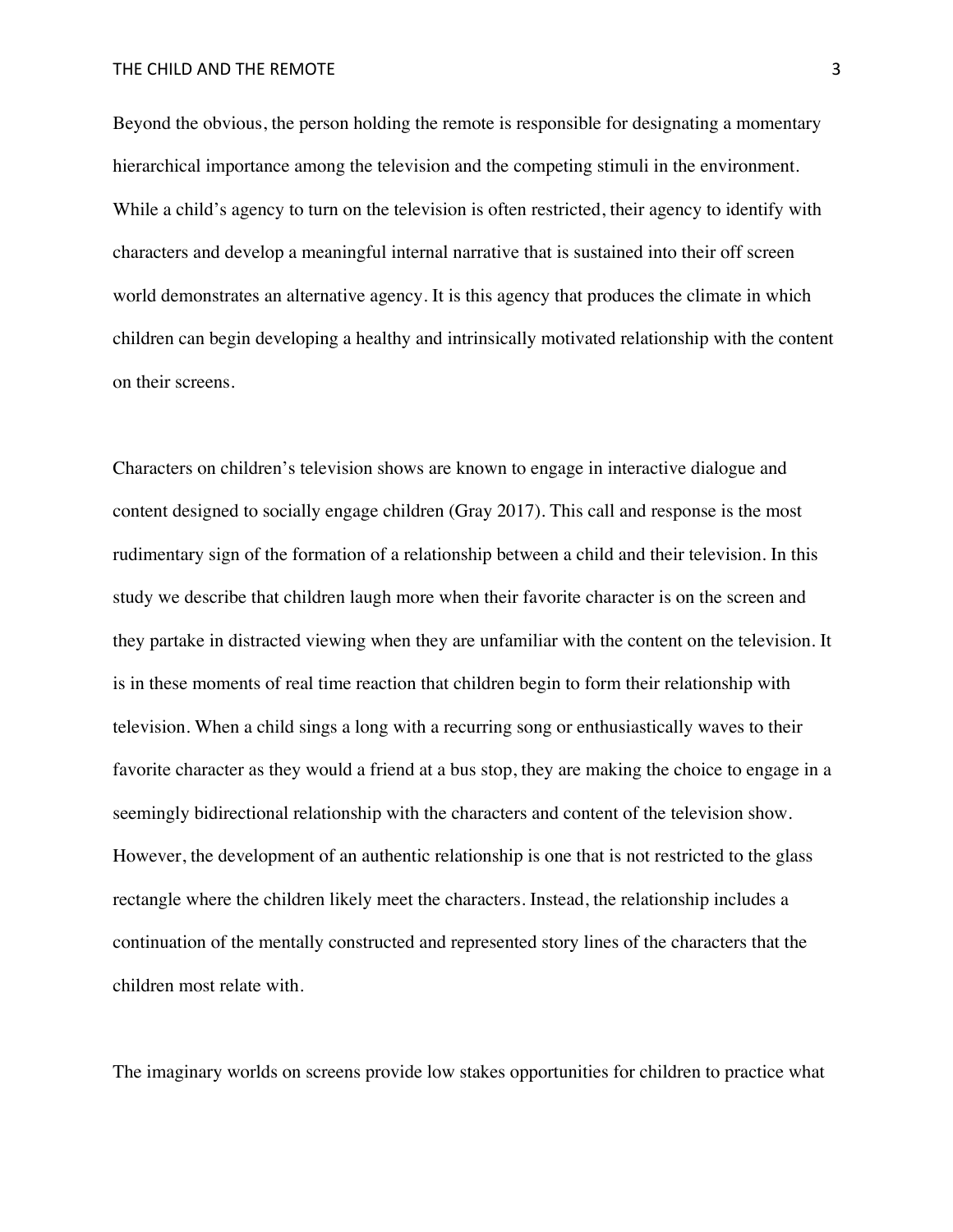they learned in their off screen lives and mass production provides generalizable material that helps children make sense of their off screen environments. At its core, this means that the mechanisms used to produce quality children's television transform the shows into a uniquely relatable experience. Children engage with conflicts similar to the characters and feel empathy when their colorful friends are sad. Children see a park similar to the one down the street from their house, but an unfamiliar friend in the park on the screen forces them to accommodate their scheme of who belongs in a park. A young child's developmental blur between on-screen and off-screen produces an atmosphere perfect for engaging with creative self-development in a fashion that strongly resembles the way that they would explore themselves alongside a group of peers.

The current literature on this trajectory seeks to quantitatively define a restrictive cap of viewing time in an attempt to protect children from what is perceived as an inability to recognize what is best for themselves. While a quantitative discussion is important, this research seeks to shift the power in the decision away from quantity and away from the agendas of adults. When young children have sufficient agency to engage with the media content they deem as most valuable, they will begin to cultivate a relationship that is capable of supporting their growth across domains in an exceptionally unique way. This research uses a series of interviews and in-home observations to understand why children are watching, how children are watching, and what impact their viewing has on their off-screen lives. This context driven qualitative observation will seek to answer the question: What is the relationship children form with the early childhood television show, Sesame Street?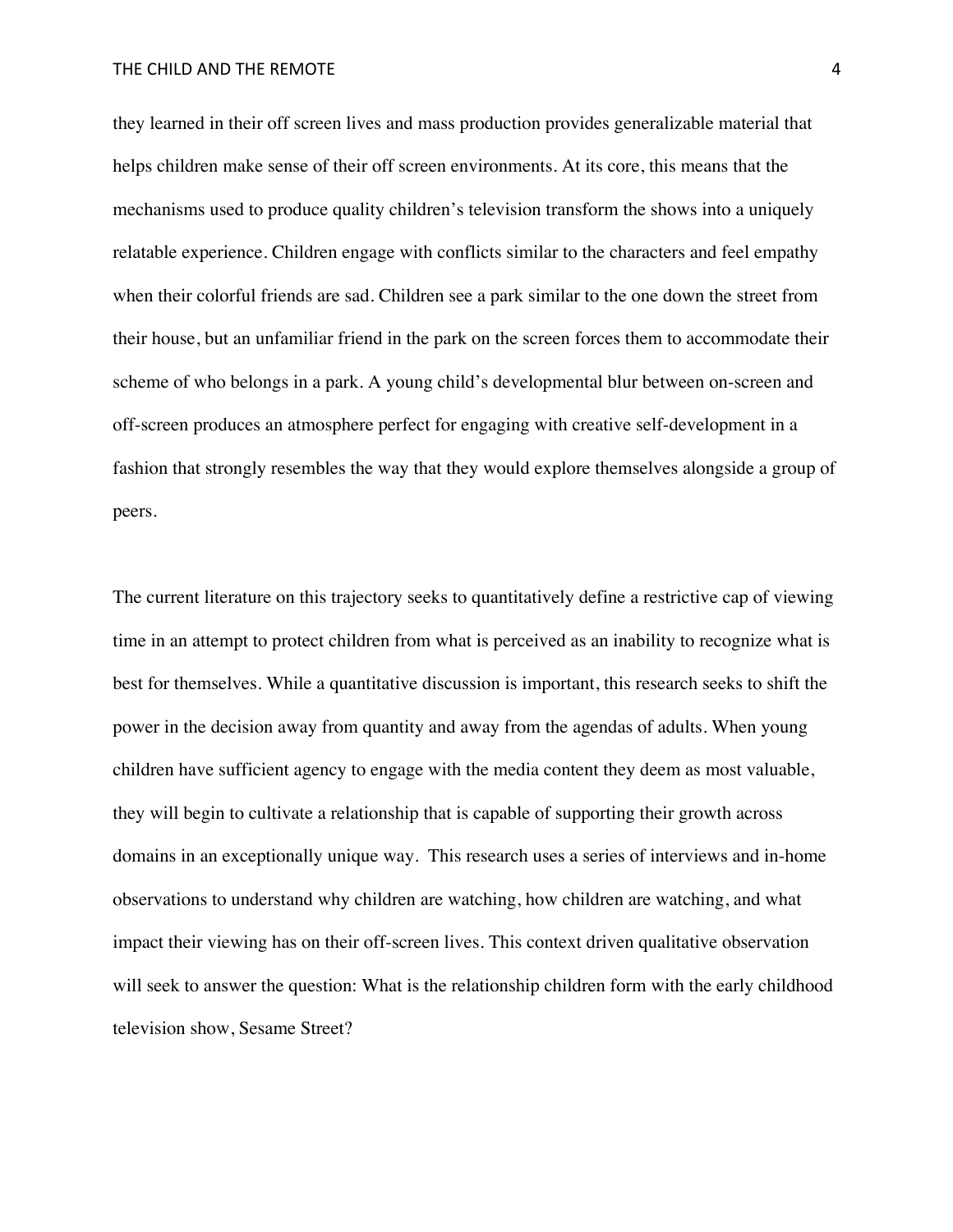### **Literature Review**

The literature most relevant to the current study looks at three components of the formation of a relationship between a child and television shows such as Sesame Street. First, much of the literature engaged below discusses the influential motivations behind introducing televisions into children's lives. Second, this review discusses the current television viewing habits of children. Third, it describes the nature of a child's relationship with television that allows them to blur the division between on-screen and off-screen worlds and allows them to generalize their experiences in both worlds across this blurred line.

### **Why are children watching?**

The role of a television in the lives of children is often mediated by the adults closest to them. There is a constellation of motivators that influence the ways that adults make the decisions to turn on the television, select content, and limit their children's interactions with the two dimensional screen.

Before parents select content or decide how much of the content their children should be watching, they must first decide to include television in their children's lives. For example, 7 out of 10 parents report using television as a babysitter while they prepare meals (Beyens 2014). The decision to turn on the television is rarely motivated by the potential benefits to the child. Instead, parents choose to use television because it keeps children safely occupied, co-viewing (watching TV together with another person (Nielson 2014)) improves communication, and the distractive nature of television regulates children's behaviors (Evans 2011). An alternatively strong motivation for children to view television was the gatekeeping potential seen by parents.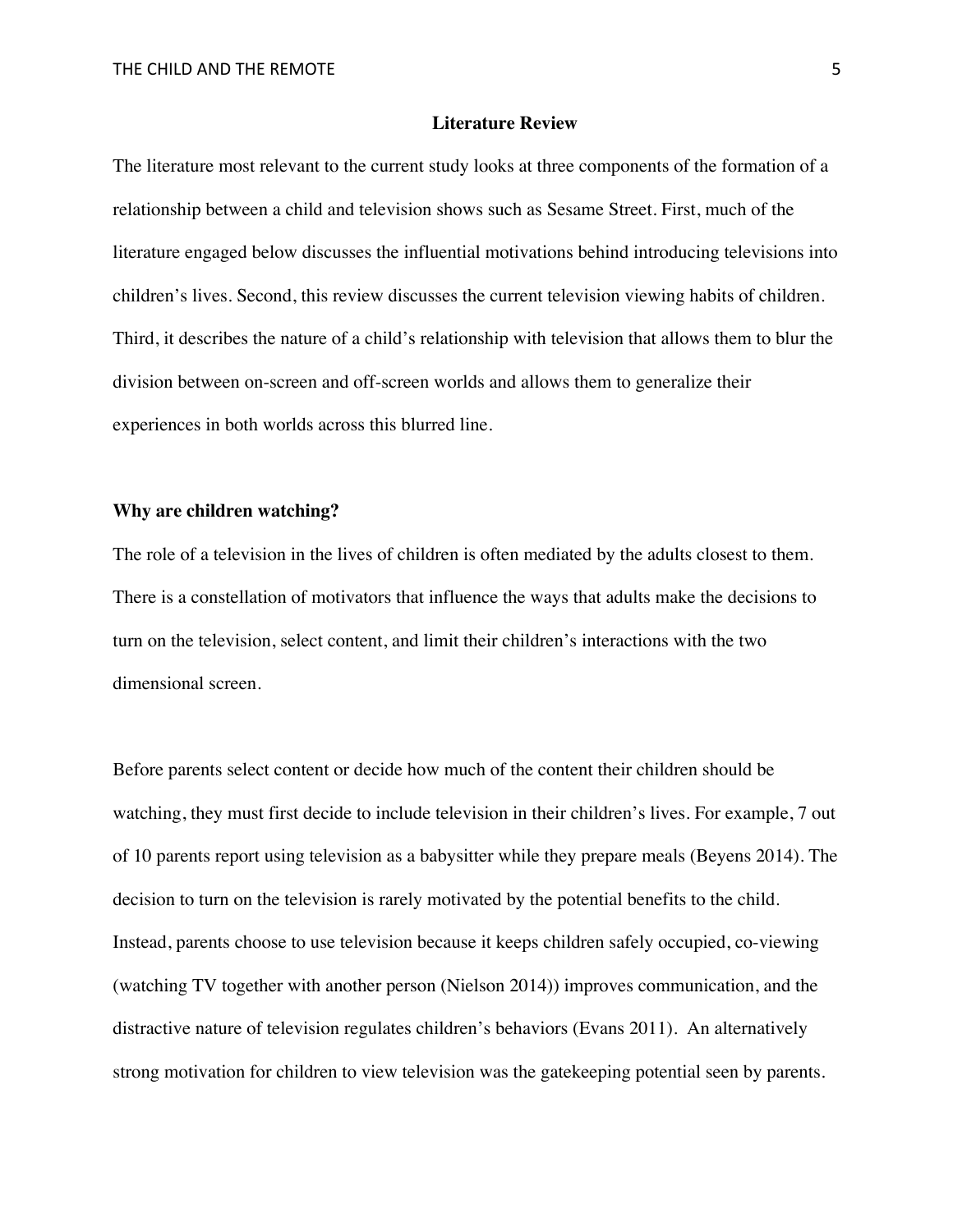THE CHILD AND THE REMOTE **6** 6

It was easy to control what children viewed and how often they viewed it which made it an ideal form of occupation. However, throughout history, as television sets appeared in homes across the country, the role they played in houses evolved to one of social standing. In response, families took either a socio-orientation stance on television characterized by control and utilizing televisions as a vital piece of communication to help children get along with everyone, or they took a concept orientated stance which was alternatively characterized by affection towards the idea that television stimulates children's ideas and beliefs and should be used to transmit values (Lull 1980).

Similarly, the selection of content is also consistently used as a mediator intended to protect children from the perceived dangers of television. In selecting television content and reporting their motivations, opportunities to learn consistently appear as a strong variable for selection. While only 5% of parents think that education does not belong in television as they see it existing strictly for entertainment purposes, the majority of parents have a desire towards educational television content that supports development. Often used as an example of educational television, 96% of parents reported that *Sesame Street* was very or somewhat educational (Rideout 2014).

The general fear of television that is produced and echoed in each of the child's ecosystems persuades parents to limit the amount of television their children are exposed to. According to Rideout (2014), 31% of parents reported believing that their children were engaged in too much viewing and would prefer to reduce the quantity of viewing. However, there are reported barriers to reducing the amount of television they watch. First, children self-reported that they would act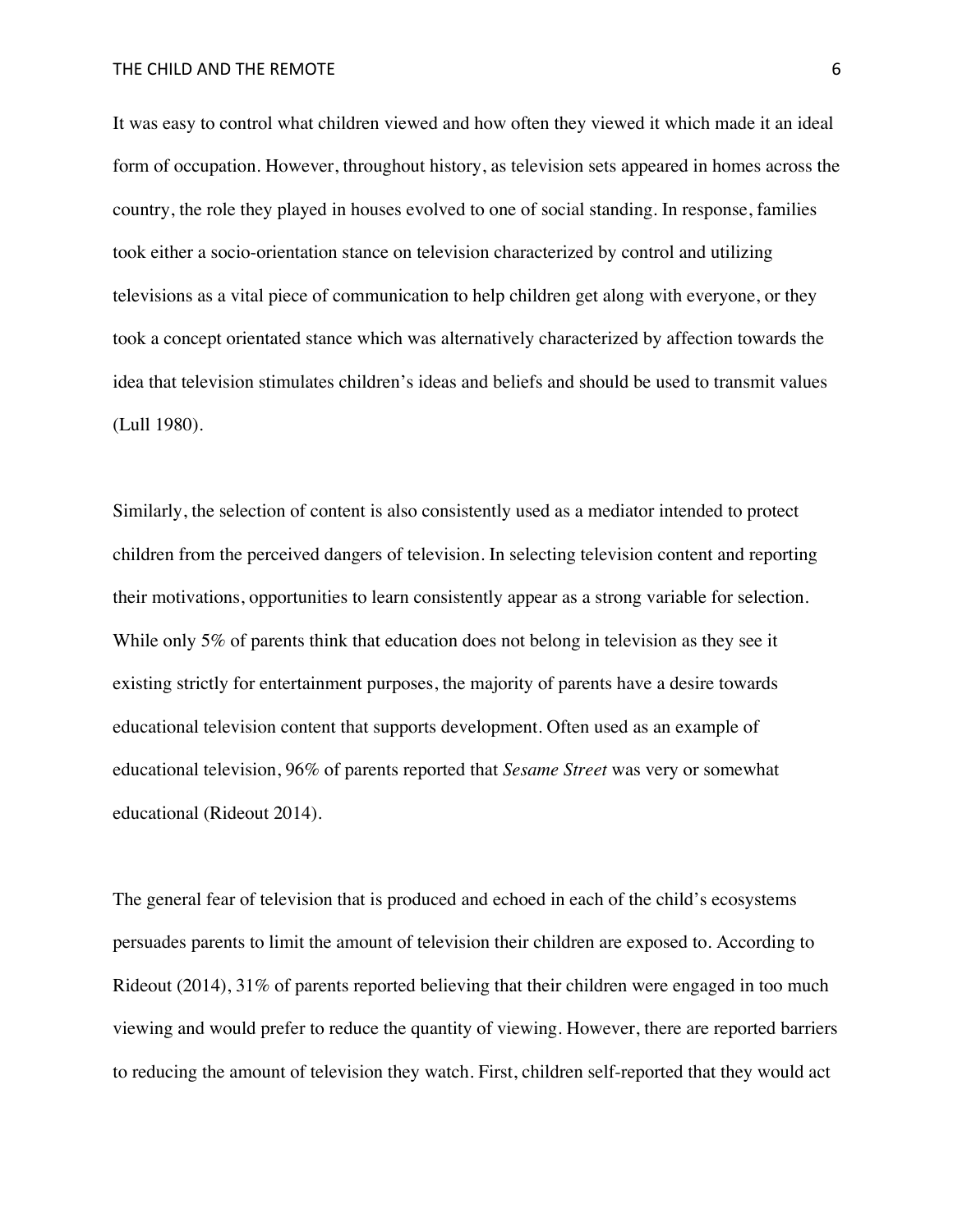in defiance if their screen time was restricted, suggesting that children see irreplaceable value in television. Second, parents reported that reductions in television would increase family conflict, supporting the idea that television plays a social role in homes. Third, because television is regularly used to babysit children, parents (especially low income parents) reported lacking the resources to employ alternative strategies to babysit their children (Evans 2011).

When observed, mediations to children's' television viewing fall into two categories: time based restrictions and program based restrictions. When children's programs were restricted parental attitudes towards their children watching television increased. In addition, when either program restrictions or time restrictions were in place, the frequency of viewing was higher than when children viewed without restriction (Vandewater 2005).

While the research supports that most children today are watching television as a distractive parenting tool, the content that they are watching is regularly preferred to be interactive and educational. Children are overwhelmingly watching television at the request of their parents so that they can eat, work, or rest in solitude. Any relationship that the child will form with the characters and content of a television show is regularly constructed within the confines of the requests of the child's parents.

### **How are children watching?**

Preschool age children spend more time with television than with any other screen or multimedia in their life (Rideout 2014). Fundamental to this research are two phenomena that occur while a child is actively viewing television. The first is the development of parasocial relationships with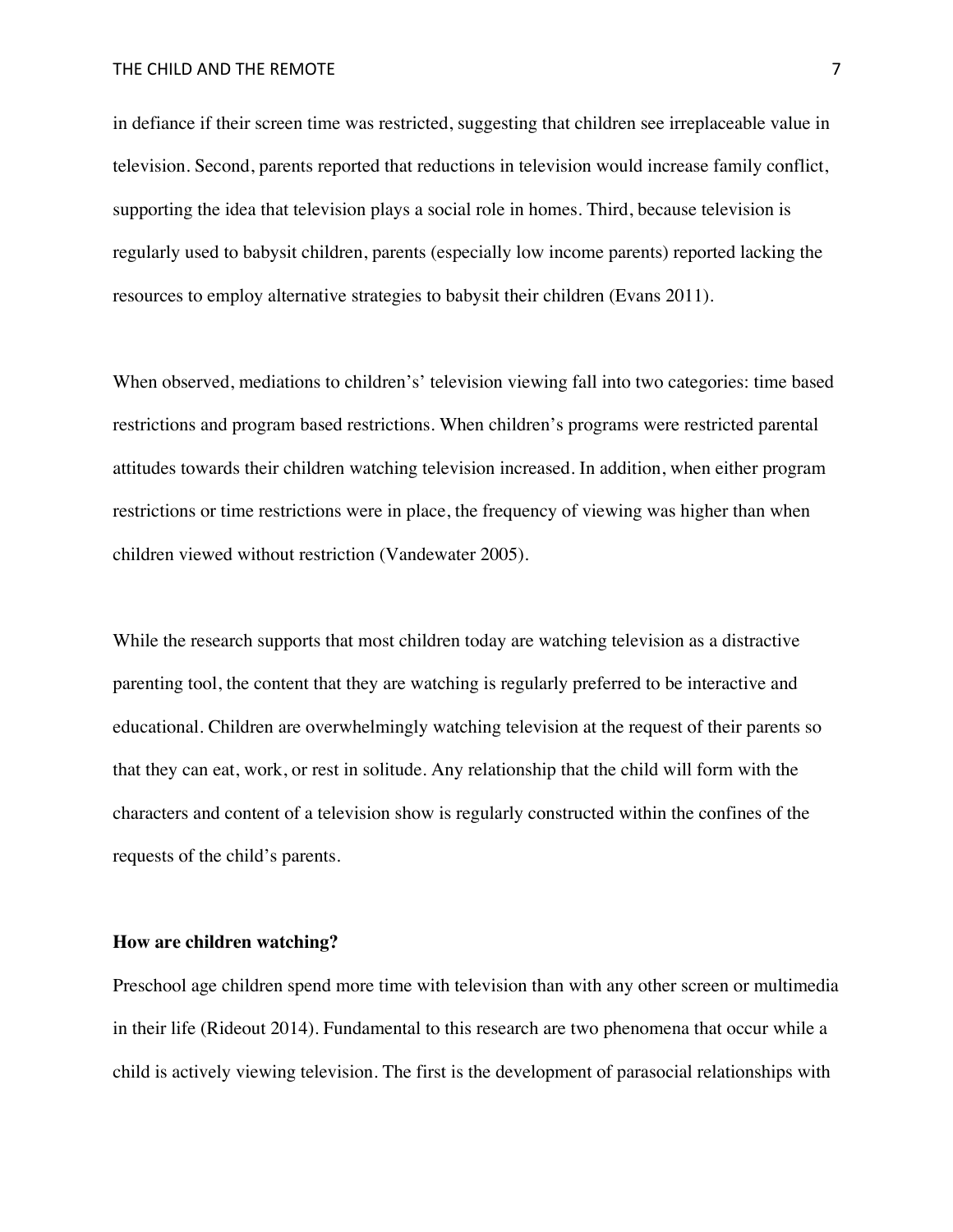characters described by Jennings (2016) as relationships that appear to be authentic to the child however the character on the television is unaware of the child's existence. The second phenomenon is the development of the child's ability to discern between real and pretend actions on screen (Rideout 2014).

From an early age, children are able to discern between characters they relate to and those that they do not by forming positive parasocial relationships (PPSR) and negative parasocial relationships (NPSR) respectively (Jennings 2016). Children seek out these relationships using moral, social and physical attributes as measurements of social value and relatability, very similarly to the way that they identify friends in their off-screen environments (Kotler 2012). Further, when children talk about their parasocial relationships with characters on television, they use the same language and vocabulary as they do to describe their off-screen peers (Jennings 2016) suggesting a very blurry differentiating line between their perception of parasocial and off-screen relationships.

In these parasocial relationships, which mimic learning relationships traditional formed with offscreen peers, teachers, and parents, children are able to discriminate between reliable and nonreliable sources of information in pursuit of verifying unobserved truths (Richert 2011). Children then use the combination of reliability and relatability to identify ideal parasocial partners in their relationships which they are then more likely to engage with and learn from.

Kotler (2012) acknowledges that in the creation and utilization of these parasocial relationships, children are engaging in the basic principles of Bandura's (1977) Social Learning Theory, used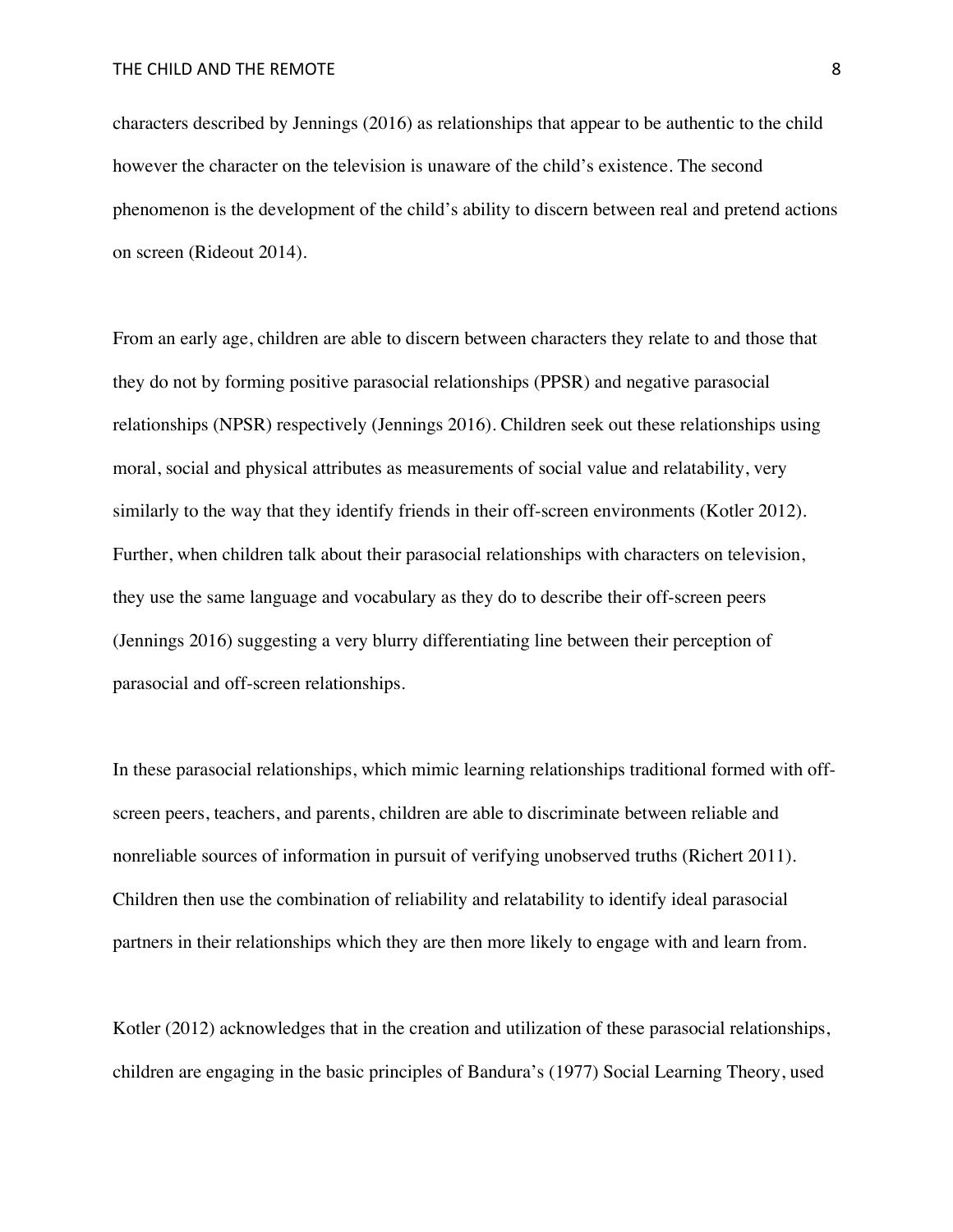to describe off-screen relationships, which posits that children acquire knew knowledge alongside peers through the processes of social interaction, imitation and modeling. The parallel between on-screen and off-screen social learning continues to support the idea that the line between parasocial or (on-screen) and off-screen relationships is blurry in the minds of children.

During the developmental period between a child's third and their fifth birthday, they are developing the ability to distinguish between real and pretend occurrences in television shows. Further, as children develop this skill, they begin to claim that the pretend actions in television shows cannot happen in the off-screen world (Richert 2011). However, the same study explains that the authenticity of the parasocial relationships that children form with the reliable and relatable characters of Sesame Street makes it an exception to the rule. Five year olds who would regularly claim that pretend actions seen on TV cannot occur in the off-screen world, do claim that the "pretend" actions they see on Sesame Street are likely to occur off screen (Richert 2011).

### **A Generalizable Impact**

Today, the parasocial relationships children develop with characters over a series of 30 minute blocks are not confined to the television screens in their living rooms. These relationships expand through their homes, their play settings, and their educational settings and have residual effects that follow children through their development. Piotrowski (2013) names the bridging of the gap between on-screen and off-screen worlds, traditionally instigated by a peer or adult, as experiential mediation.

The cultivation of parasocial relationships with characters in children's television shows informs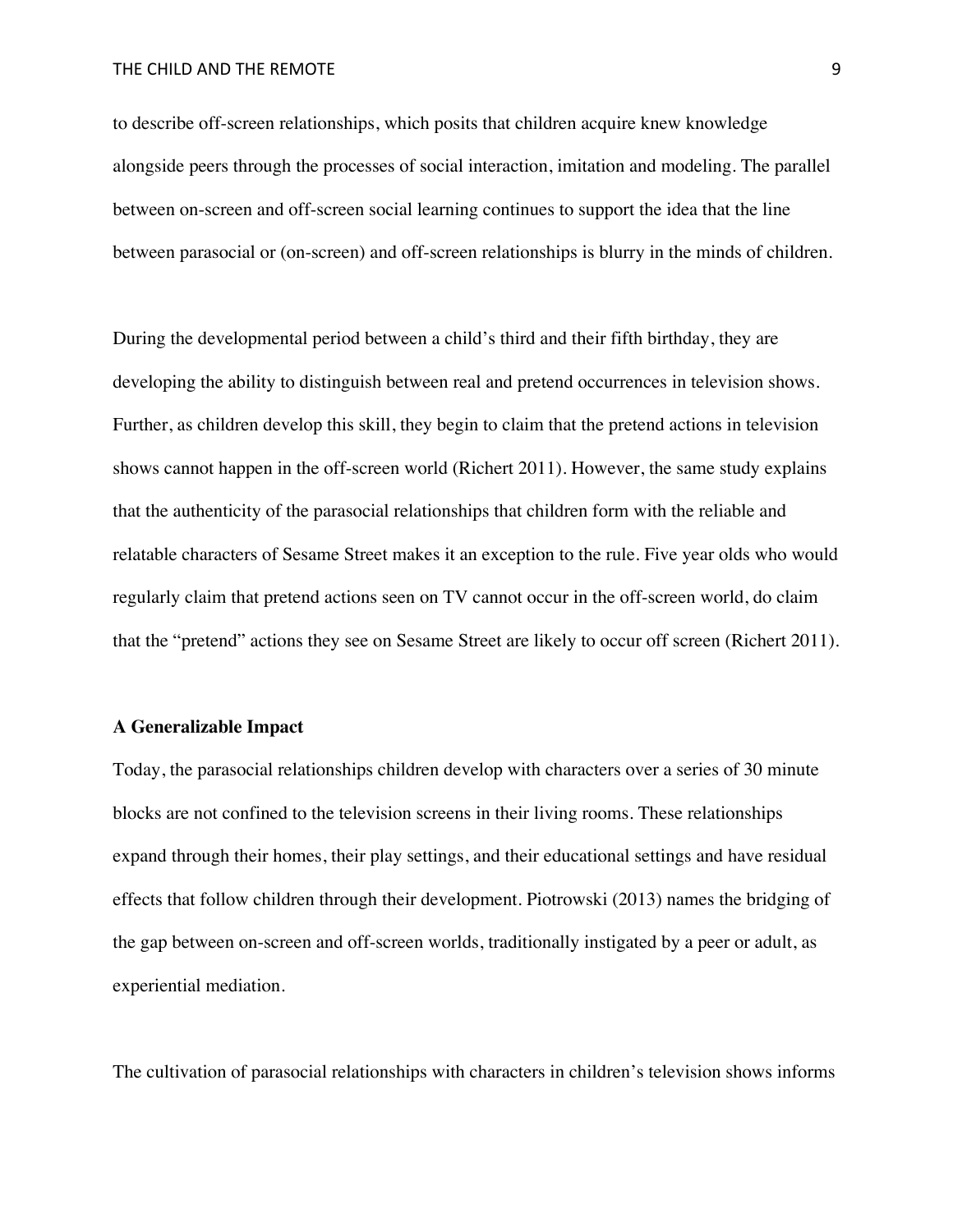the decisions children make about the apps, books, and toys they decide to include in their lives. Children above the age of five reported searching for transmedia content (apps, e-books, internet videos, etc.) based on the TV shows that they prefer to watch (Jennings 2016). Further, when asked about the last book that their child read, most often parents reported the book was related to a television show (Jordan 2005). Additionally, in her exploration of the role of television in eating habits, Kotler (2012) describes that children show a significant preference for food that is connected to or branded by a television show with which they have developed a parasocial relationship. Finally, children use the observed experiences and strategies of television characters in their imaginary worlds to resolve their own personal conflicts. Further, while watching television, children construct and manipulate symbolic narratives of television to produce internal scripts which regularly become the settings of the child's play (Cuervo 2013). When asked, 78% of parents reported that their children engaged the content of television shows in their imaginative play (Rideout 2014). These examples expand the potential web of influence of television programs and suggest that a parasocial relationship is fundamental in the influence of many domains of the lives of children.

Children's parasocial relationships with characters have many residual effects. 54% of parents reported seeing residual effects of education television. More specifically, 57% of parents said that the child learned and used a lot about cognitive skills, reading skills, vocabulary, and/or math (Rideout 2014). Most relevant, the social nature or *Sesame Street* combined with the frequency and duration at which a three-year-old watches the show strongly predicts their vocabulary scores at age five independent of several confounding variables (Richert 2011). This prediction is one that can uniquely be claimed by Sesame Street which many (Jennings 2016,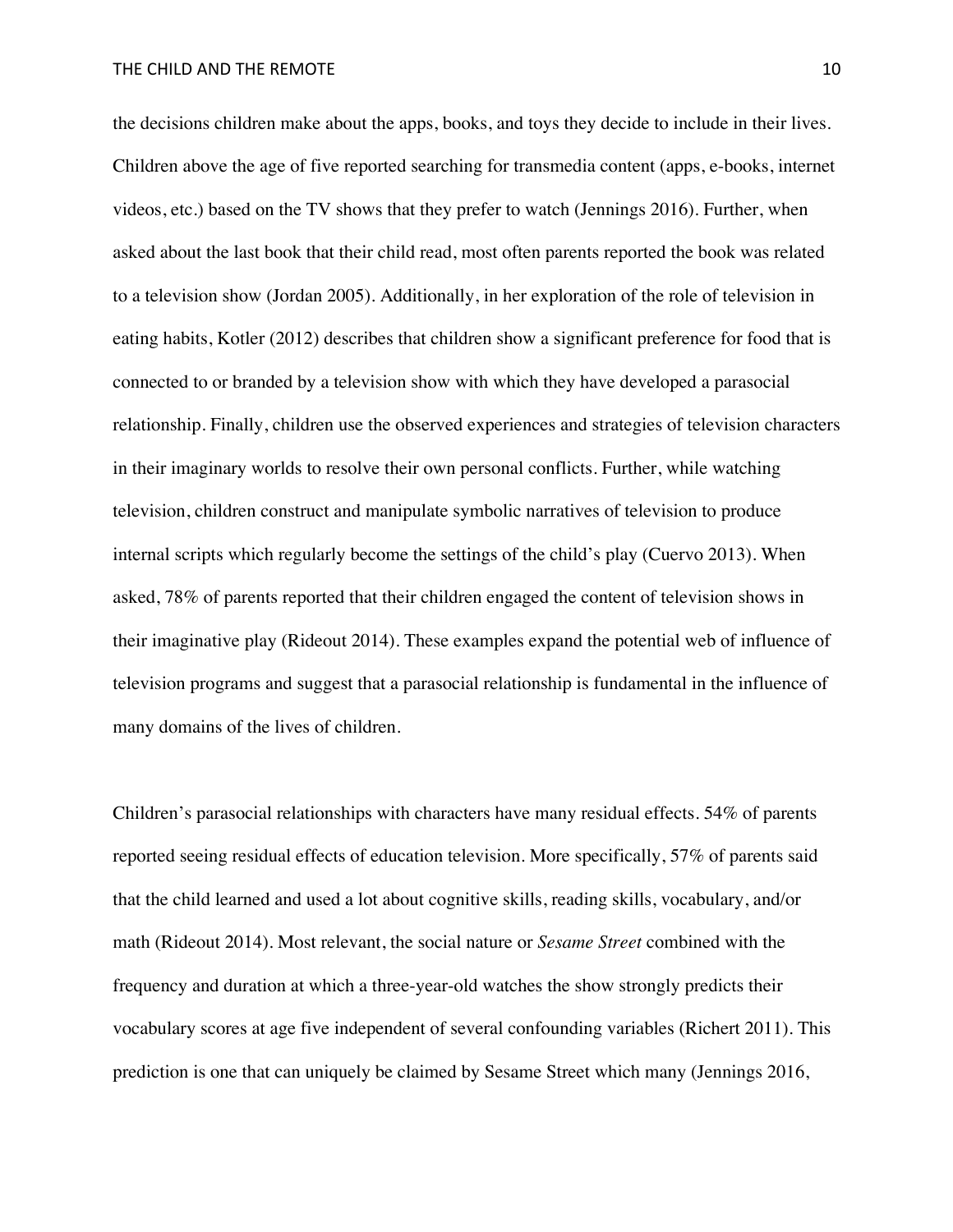Richert 2011, Kotler 2012) would attribute to the depth and reality of the parasocial relationships children form with the reliable and relatable cast. Richert's (2011) recognition of the unique potential of Sesame Street to generalize to the child's off-screen world suggests that the television show has an intrinsic experiential mediation that fulfills the role often fulfilled by off screen peers.

#### **Methods**

With a phenomenological understanding of the worlds of children, the study is designed around detailed interviews with parents designed to capture their perspectives of their children's relationship with *Sesame Street*. In addition, the study is built around a series of field notes taken during in home observations while children watched *Sesame Street* in their natural setting. The combination of parent interviews and child observations provides a more holistic description of the presence of the relationship with a sample of four (4) children who regularly watch *Sesame Street* and two (2) parents selected via Snowball Sampling. All names in the study are pseudonyms to protect identity.

# **Participants**

Two families participated in this study. One family, the Clarke-Vandstone family engaged in both interviews and observations while the Singh family only participated in interviews. The Clarke-Vandstone family is a middle class family. Cam and Diane (both in their early 30's) are parents to two boys – Peter (4.5 years old) and Tanner (6 years old). Peter attends a private and sought after preschool near their home and Tanner attends kindergarten in a competitive public school (the reason for the family's neighborhood selection). Samaira Singh, the mother of two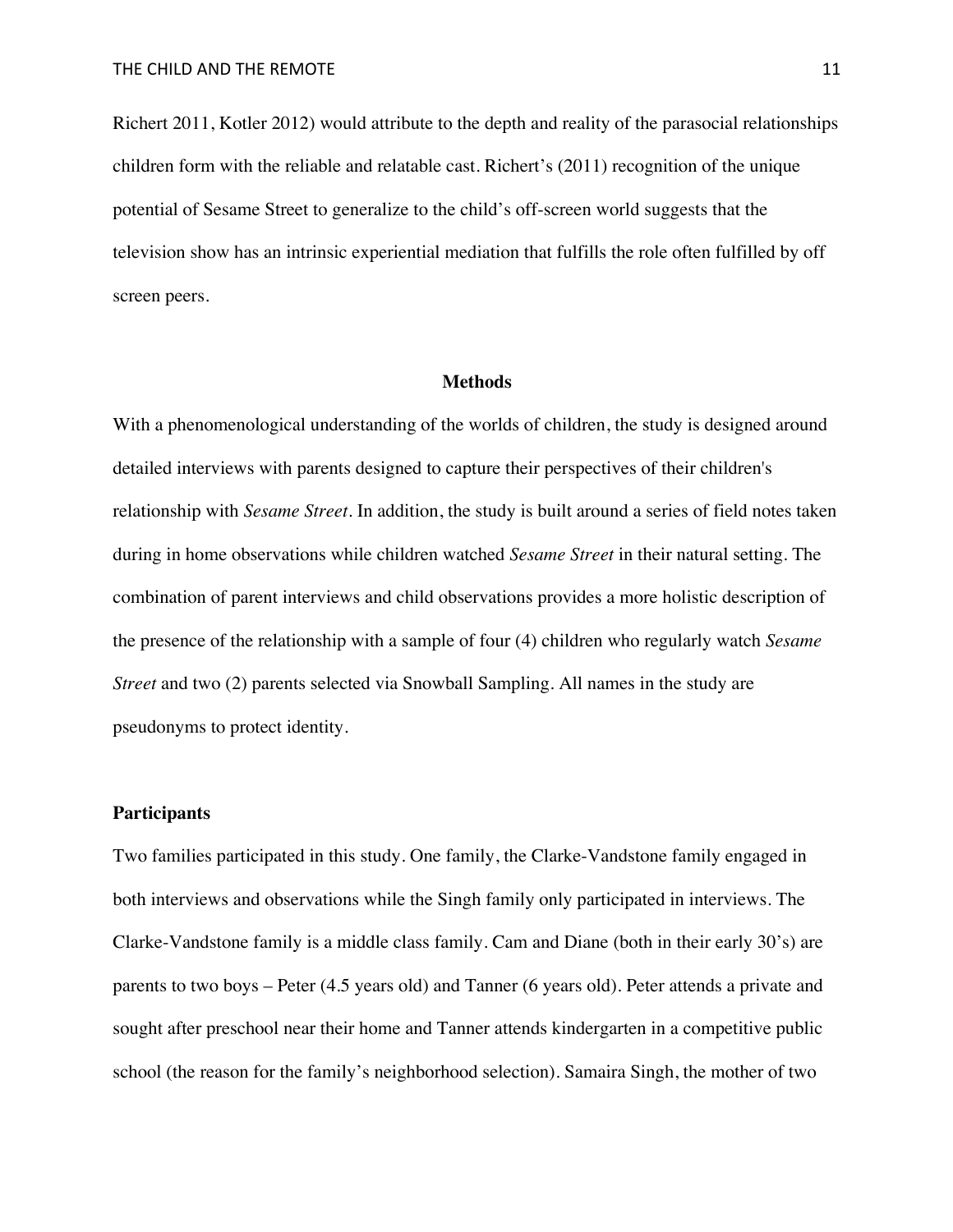daughters (ages 10 and 12), is a middle aged Indian American woman whose children have dual citizenship in both India and the United States.

#### **Access**

Samaira was introduced to me by a colleague and we were able to schedule time to interview. After attaining confirmation that her children had watched Sesame Street when they were younger, the study was presented as a review of the relationship that children from with Sesame Street. We identified a convenient interview location and time and the interview was conducted.

Diane Clarke-Vandstone responded to a post on a social media site that requested parents whose children regularly watch Sesame Street. In our digital correspondence, the study was described as two parts, interviews and observations, but that we would start with the interview. She identified and secured an interview location and during the interview we discussed and agreed on an observation strategy. Tanner and Peter watched Sesame Street at 6:00am and Diane and I decided to introduce the project to the boys at a more convenient hour. The following week, I was invited to meet the children and spent 45 minutes with them during which time I explained that I would be watching Sesame Street with them in the mornings. The four subsequent observations took place at 6:00am in their home where I sat on the couch next to the children in their living room and took notes. Each visit, the children became more comfortable with me and I became less of an alien in their morning routine.

# **Techniques**

The interviews with parents, each approximately one hour long, were conducted in public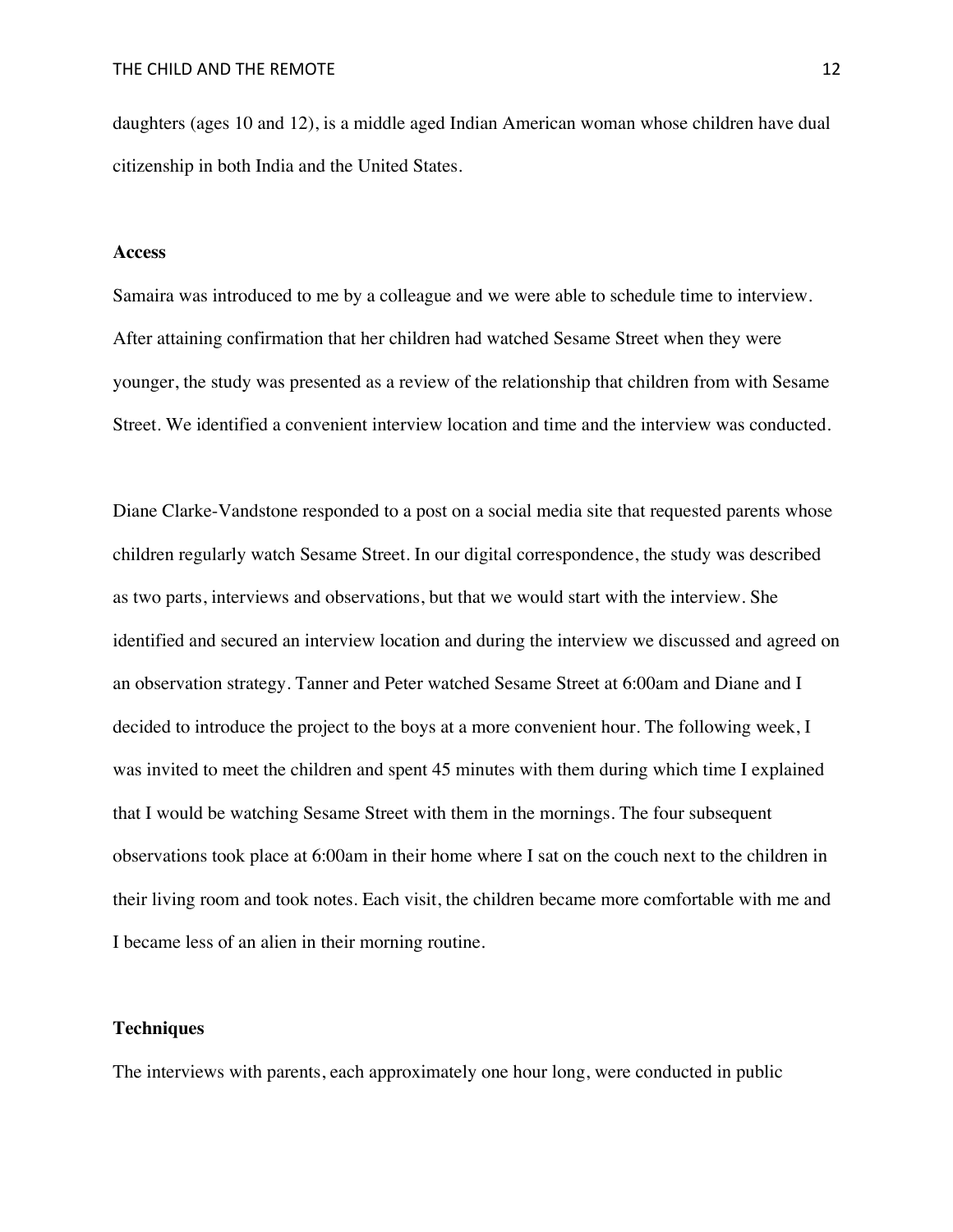settings. Their broad focus was twofold: describe the way their chid(ren) consumes television and discuss the decision making process to allow or restrict the child's viewing opportunities. These interviews were digitally recorded, masked for confidentiality, and transcribed. After transcription, the interview recording was destroyed to further mask the identity of the participating families.

The observations were conducted in unaltered settings (with the exceptional addition of an observer). All observations were done during the time and in a place where the children traditionally watch Sesame Street. In addition, they were encouraged to watch on the device (television, laptop, tablet, etc.) that they normally view on. During the observations, the researcher took field notes with a hand written notebook without names or proper nouns to protect identities. After the collection of data, all responses were coded and grouped on the themes of parent motivation, lesson utility, real time viewing response, and child's control in viewing.

# **Challenges**

The small sample size in this study allowed a deep understanding of the momentary detail in the way that children watched Sesame Street. The holistic data collection method inclusive of both interviews and observations further provided momentary detail of the phenomena over time. This formula allows this study to provide a complimentary description of meaning to the field of research generally dedicated to quantitative understanding. It was important to the validity of this study that the research not impede the routine of the participants. The Clarke-Vandstone family did not set alarms to wake their children up, so there were several mornings when I would arrive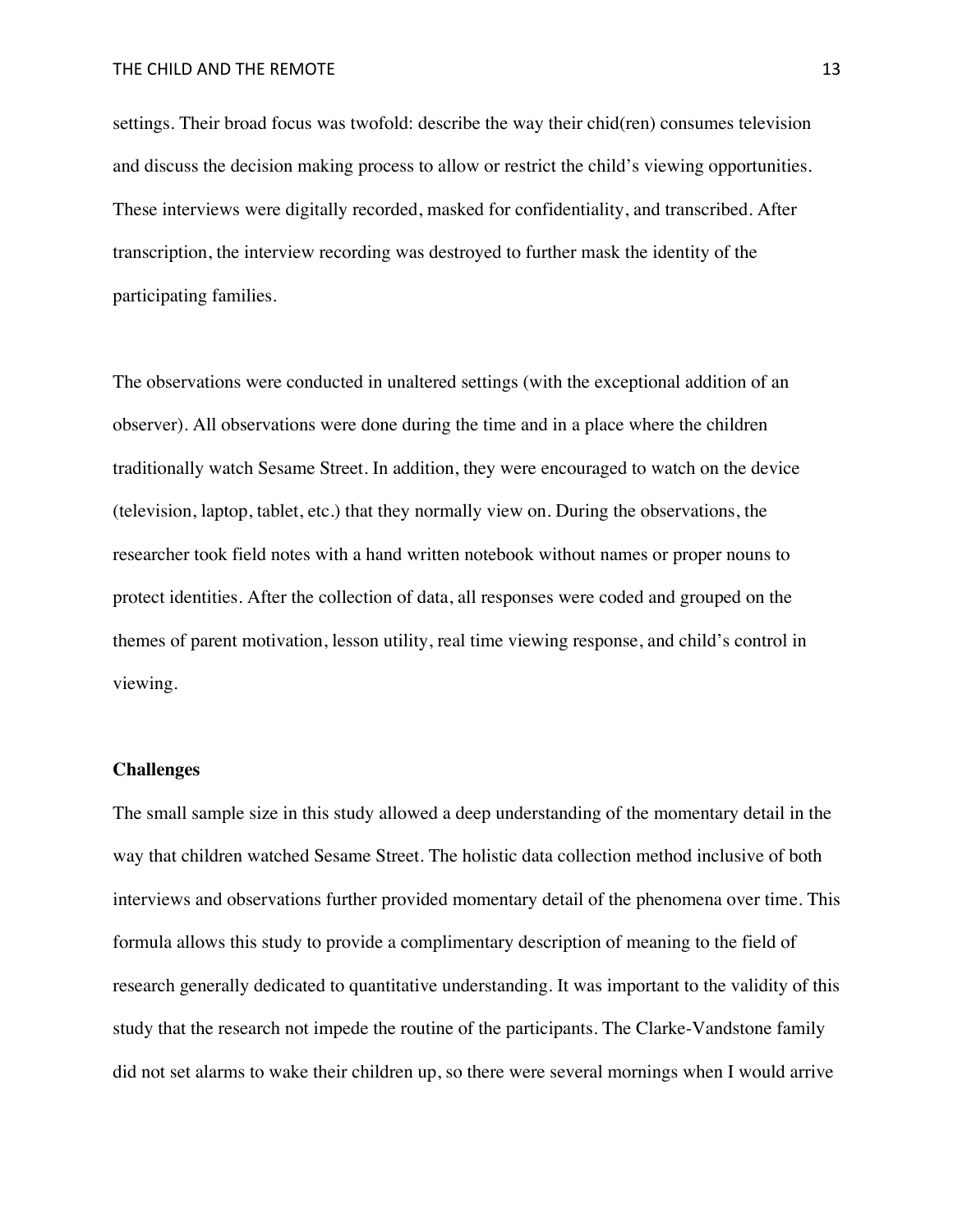and the children slept through observation. To accommodate we rescheduled observations.

While it may seem reductionist to observe only *Sesame Street* (as opposed to any number of other children's television shows), the focus on a single show allowed me much more freedom to compare observations. In addition, the literature reviewed suggests that Sesame Street has the most potential to produce an observable relationship between the child and the television program.

# **Background**

#### **Television Viewing**

The most recent Nielson (2015) report that looks at the viewing habits of children recognizes a few significant patterns. First, traditional and live television is the preferred viewing method for children. Second, 97% of kids between the ages of 2 and 7 reported watching television or ondemand programming. 89% of children ages 2 to 4 and 90% of children ages 5 to 7 reported watching Children's weekly programming (the category in which Sesame Street falls). Third, the report describes that 75% of children 2 to 4 and 68% of children 5 to 7 co-viewed television with another person the majority of which reported co-viewing within the category of "children's weekly programming". Finally, there is a very slight trend away from television as the primary method of media consumption across demographics.

# **Sesame Street**

Parental recognition of the educational capacity of children sprung from a movement in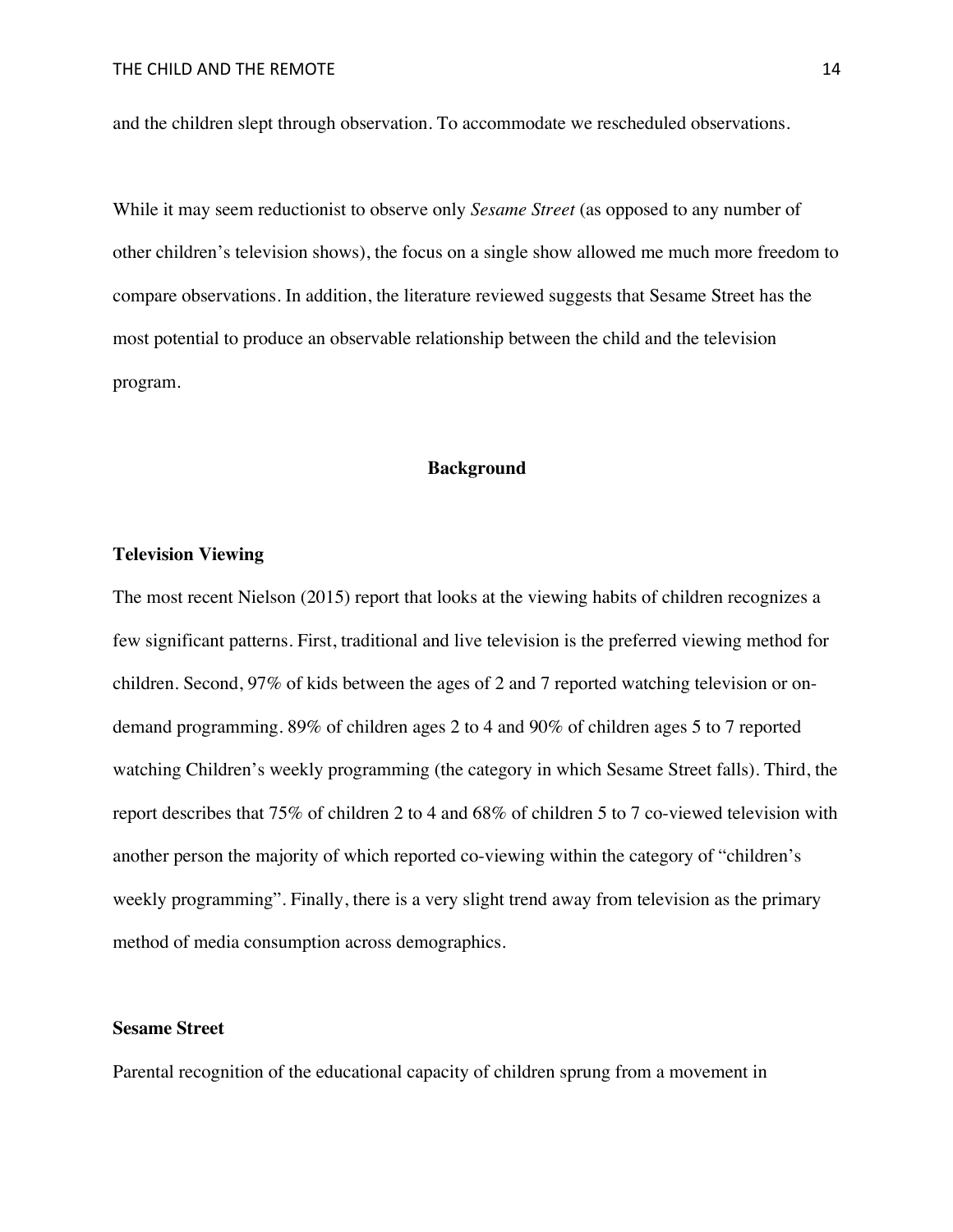education in the 1960s and 70s which sought to utilize the amenities available to low income families (televisions) to augment learning in the classroom. What started as classroom lessons based off of the week's regularly scheduled television show, would evolve to an entire lineup of television programs dedicated to supporting children's educational development. In 1969, Sesame Street – the longest lasting example – was created to close the learning gap and break cultural barriers to provide a national discussion (Cain 2017). Now airing on both PBS and HBO, the television show uses a colorful cast of muppets (the iconic style of puppet designed by Jim Henson) as well as a diverse and representative cast of humans to engage children in a series of short segments intended to help children grow smarter, stronger, and kinder (Davis 2008).

#### **Researcher**

As the primary field researcher, I am a 25 year-old white cis-male with a bachelor's degree in Children's Studies. In addition, I am completing a dual master's degree in International Educational Development and Human Development. In both academic and professional capacities, I have engaged with the national and international work of Sesame Workshop (the nonprofit behind Sesame Street).

# **Findings**

### **How are children watching?**

Tanner grabs the big grey remote with colorful buttons that is sitting on the black leather couch between him and his brother, Peter. He points it at the dated grey Television, presses the wrong button and says "Why did I do that?" Then he takes a deep breath and rolls back into the couch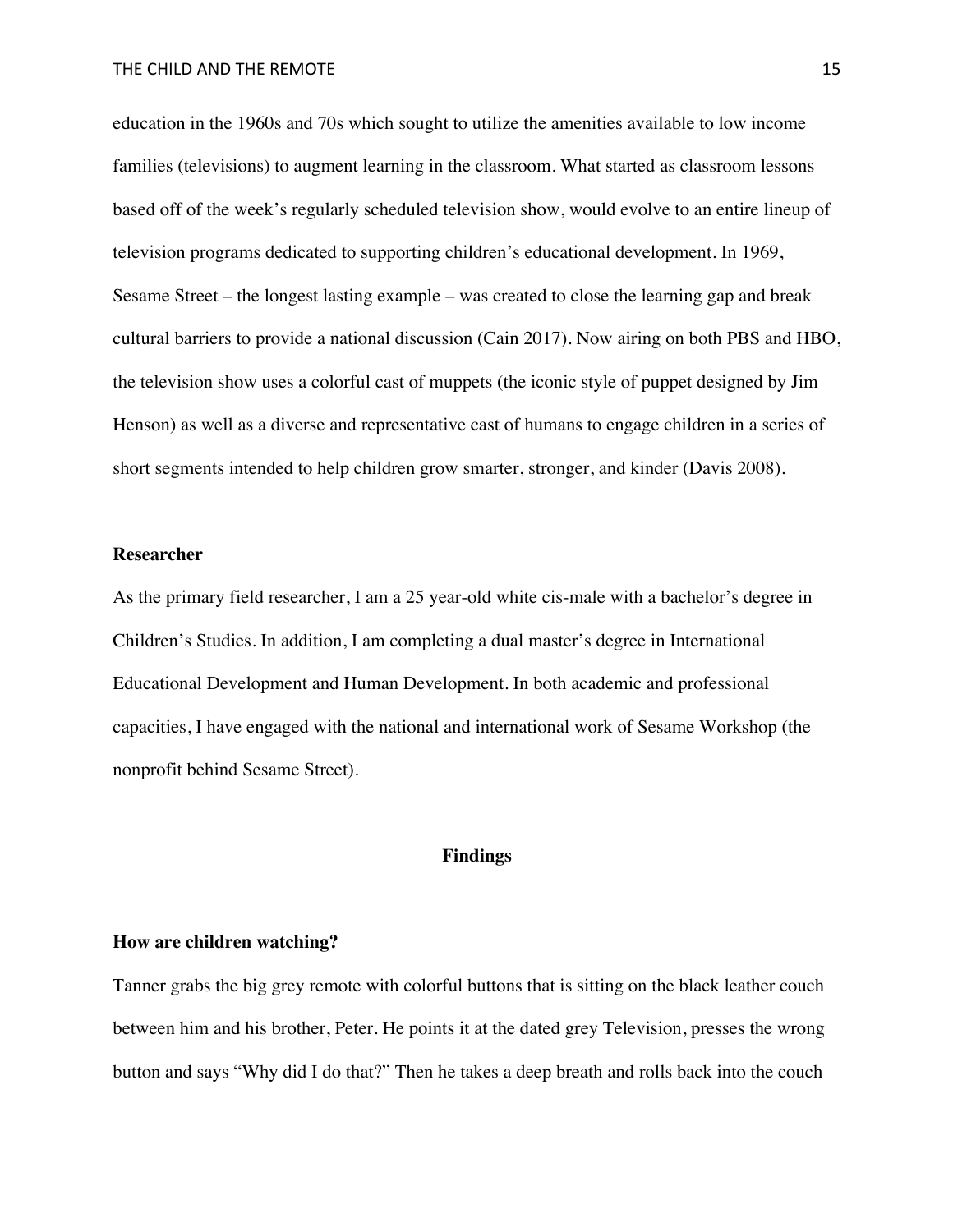with his hand on his head and waits for the TV to turn on. It is 5:58 and when the television finally comes to life a Basketball game is on. Tanner explains that he is waiting for it to come on at 6:00am. He opens the guide and starts scrolling "By the time I find it, it should be 6:00". By the time Sesame Street showed up on the guide, it was only 5:59am. Tanner scrolled past it the first time and then stopped to go back to where he thought it should be. With the press of a button, Tanner closes the guide and Sesame Street is now playing full screen on the television in the living room while mom takes a shower and Dad is in the kitchen.

The web of societal, parental, and self-motivations has led us to this moment. The children are engaged with Sesame Street. During this routinely observed 30-minute block, the two boys participate in three phenomena that are relevant to the development of a meaningful relationship with the television show.

First, the boys are consistently engaged in episodes of distracted co-viewing. While they sit, stand, and squirm on the black leather couch next to each other each of them phases in an out of focus as they shift focus from the television to conversations with each other and off-screen projects and then shift back. During one observation an ornate "ice-ship" built out of Legos was the source of Peter's distractions. With a square platform and rudimentary pillars that reached for the sky, it could only have been the product of a child's imagination. He began disassembling and reassembling it until he was satisfied enough to return his attention to the television. A burst of energy in the form of the physical agitation towards his brother sent the ice ship crashing to its doom on the warm hard wood floors. "You just destroyed your ship" Tanner said with a look of vengeance hoping that this action would teach Peter to stop wrestling with him. Peter looked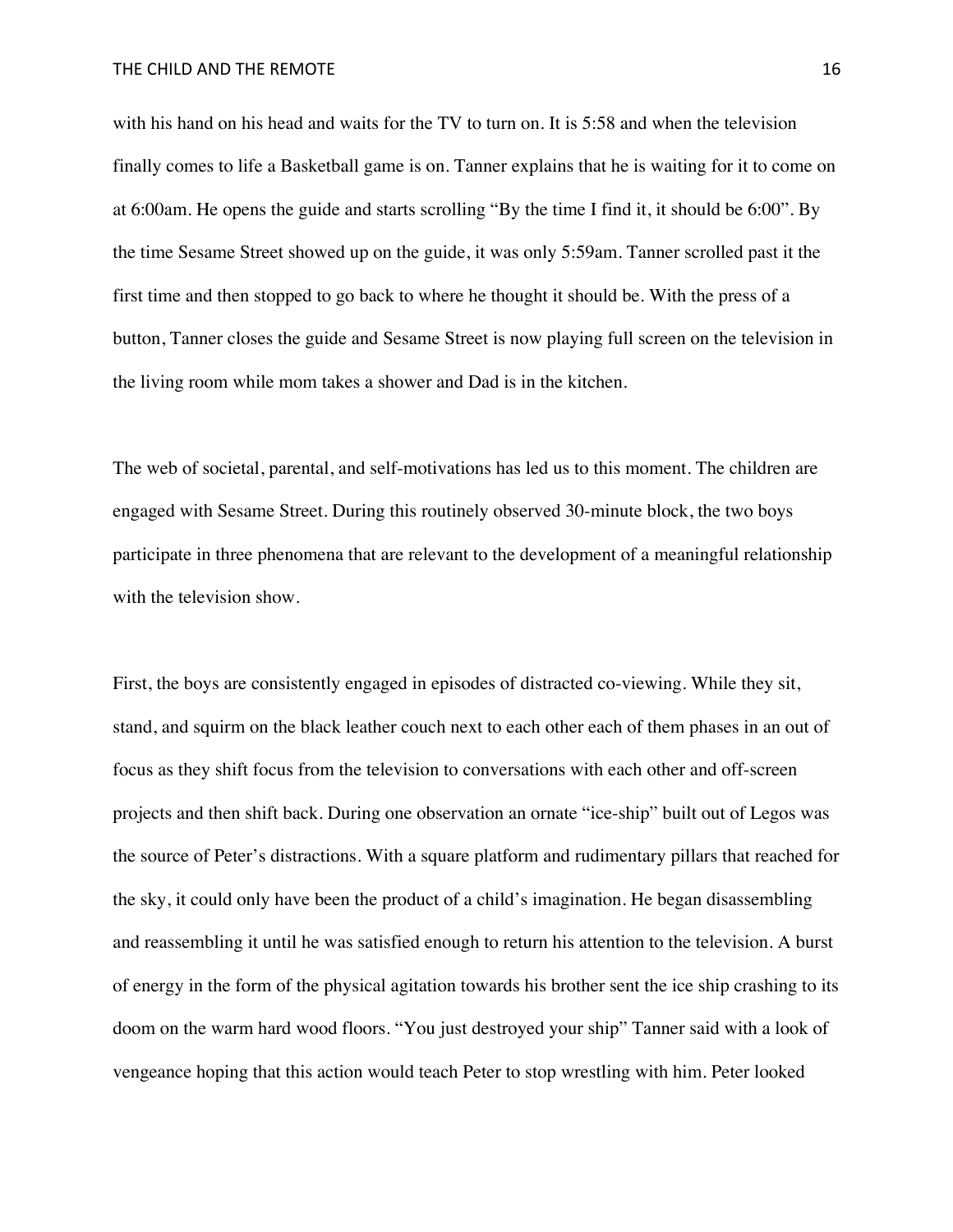down. Defeated, his body melted into Tanner's side as he buried his face in the couch. Without missing a beat, Tanner lost his vengeful look, broke focus from the television to provide comfort, and assured Peter "It's okay, I will build you another one." Peter picked his head up slowly and muttered "right now?" and Tanner said "not right now, I am watching Sesame Street". Peter ended the event by resting his head on Tanner's side and looking at the television alongside as brother as the shattered Ice Ship lay quietly at the base of the couch.

This particular episode was on for a total of 30 minutes from start to finish. Tanner remained focused on Sesame Street for the duration with only a few short breaks (usually to comfort his brother). Peter on the other hand was almost the exact opposite during the show. He was focused on first building an ice ship and second wrestling with his brother but occasionally would break focus to watch the television. The ebb and flow of distractions coupled with the shared nature of co-viewing created a social environment in which the cultivation of any relationship could thrive be it with on-screen characters or those living in the off-screen world.

The second phenomena, and the most overt representation of the development of an on screen, relationship is rooted in the connection between children and the characters that they deem reliable and relatable. In a later observation Tanner relates to one of the blue furry characters with an affection towards cookies named Cookie Monster:

The scene on the television opens with Cookie Monster singing with a low scratchy but friendly voice. Tanner stands on the back of the leather couch slowly rotating his body side to side. Cookie Monster is surrounded by the various characters of the show and the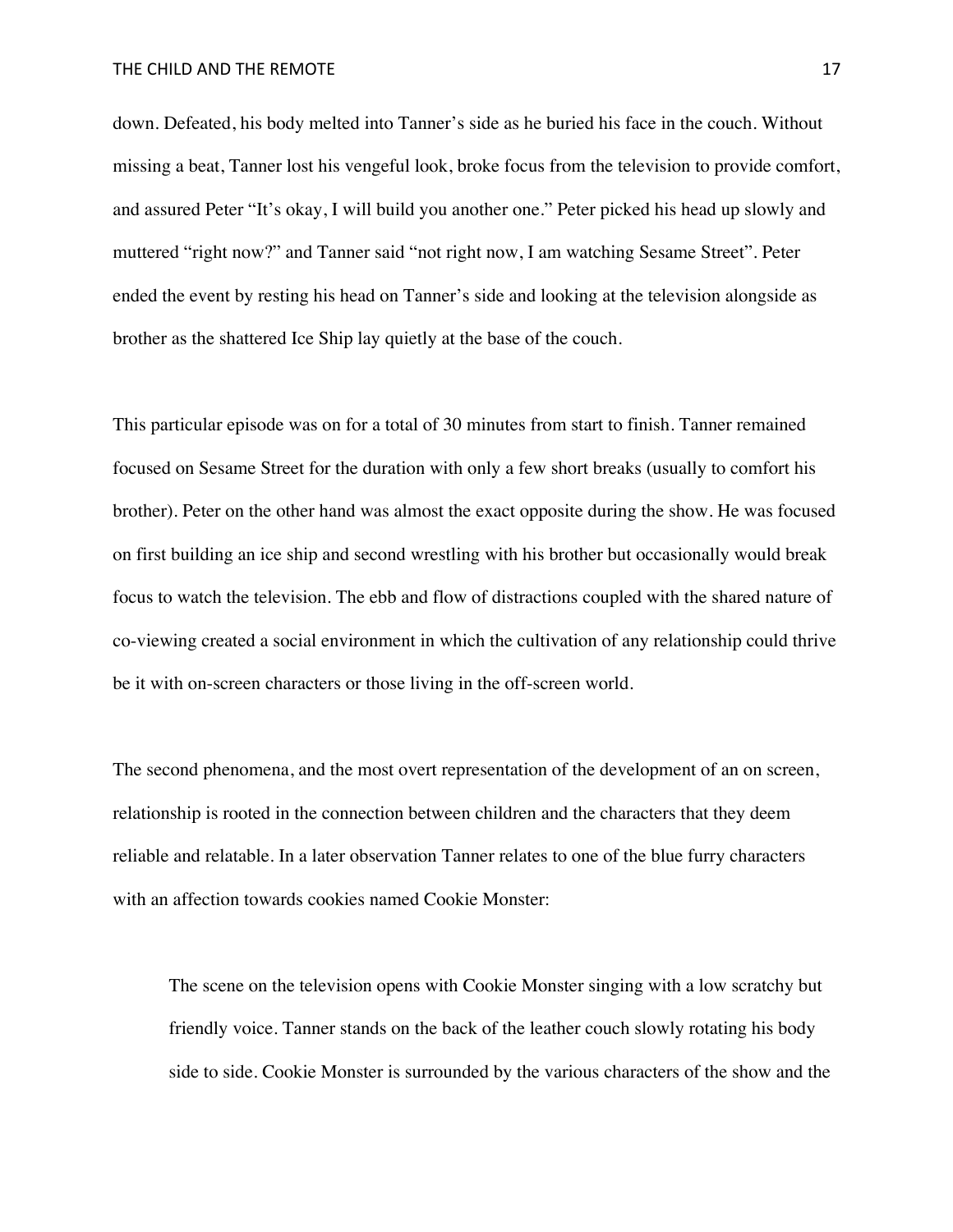background of the scene is black. The scene switches to an open oven with a tray of 20 cookies being pulled out of it. Tanner knows what is about to happen. He preemptively states how ridiculous it is that Cookie Monster eats so messy. By this time, Cookie Monster is shoving piles of cookies into his mouth and, as Tanner predicted, most of the cookies can be seen crumbling to the floor. Tanner shakes his head and says "If I was Cookie Monster, I wouldn't do that!" He then proceeds to show what he would do if he was Cookie Monster. He holds both of his hands pressed against his mouth and opens and closes his mouth in a Pac-man fashion with his eyes closed. At the same time, he shakes his head back and forth. He explains that this would be a better way to actually eat the cookies because that is what Cookie Monster wants.

In this moment, Tanner is demonstrating Sesame Street's unique ability to inspire generalization from on screen-pretend actions to off-screen real actions. Further, Tanner sympathizes with Cookie Monster when he acknowledges that Cookie Monster must be frustrated because he knows that he wants to eat the cookies but is not succeeding

In a similar moment of character sympathy, Tanner slouches in the couch and reacts to a segment featuring the main character of the show – Elmo, a red furry monster:

"Oh, what are they doing?" he said sarcastically with his hand slapped against his forehead and in a way that made it seem like he was embarrassed for Elmo who was drawing a square on the wall with a crayon. When the square was finished, it revealed a mariachi band and an abandoned drum. He says, again before it begins, oh they have to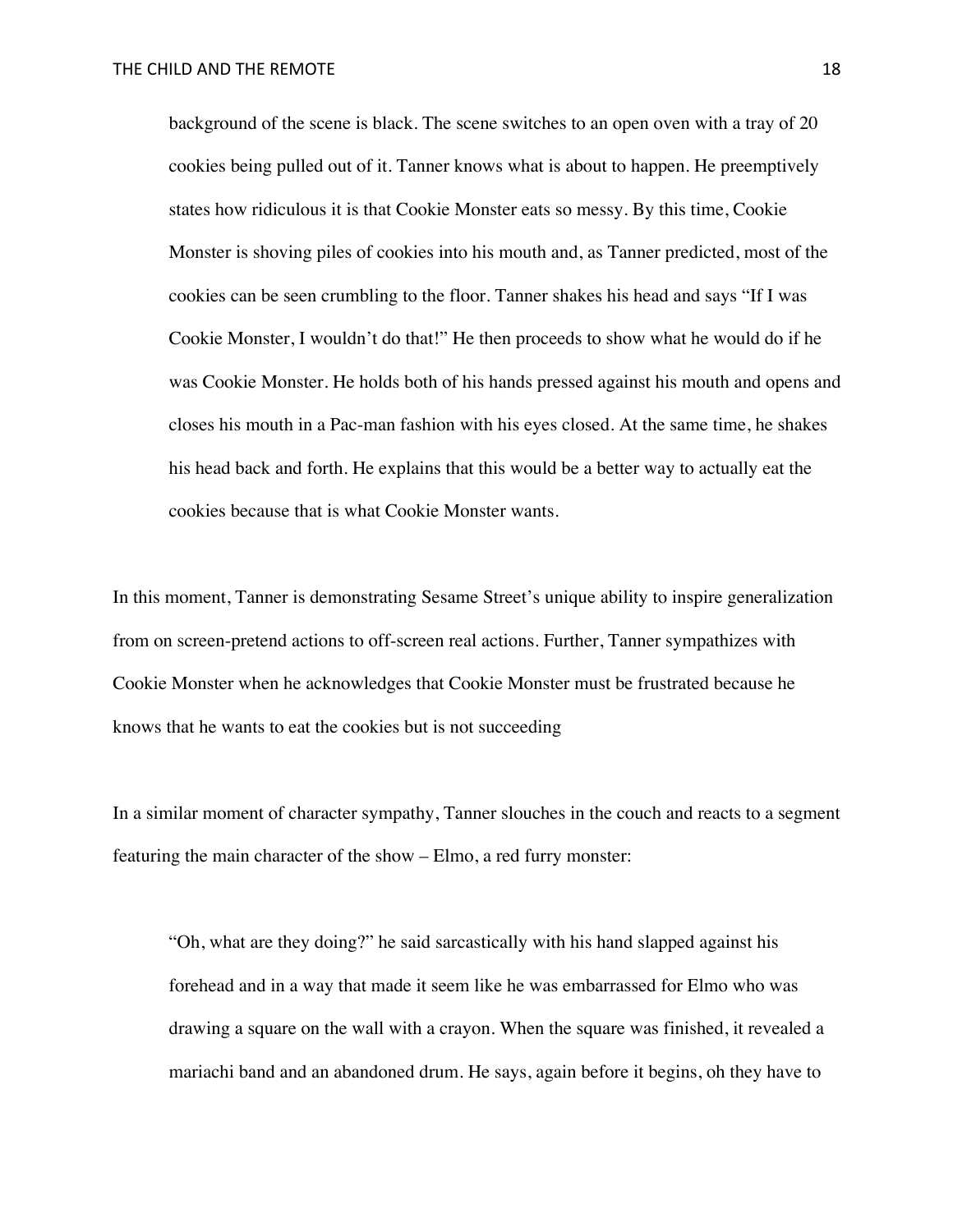tell Elmo how fast to drum. Tanner acts embarrassed for his friend Elmo and then relieved when he understands that the character is not simply committing an act of vandalism.

Tanner is building enough of a relationship with the character that he demonstrates physical embarrassment for his actions. To Tanner, the actions of Elmo appear to be representative of Tanner and, as he would with an off-screen friend, Tanner reacts with a sympathetic response.

In addition to moments of sympathy and relatability, these moments with Tanner demonstrate the third phenomena of developing a relationship with television – Reliability. Richert (2011) explains that reliability is built when a child recognizes a pattern in a sources ability to provide accurate information. In the case of relationship building, Richert (2011) explains that a child's ability to deem a relationship partner as reliable is fundamental to the meaning of the impact and success of the relationship. Further, he explains that repeated imitation of peers is a natural process by which children demonstrate their belief that a source of information is reliable. The scenes that garnered the most reaction were those that were recurring segments in every episode:

Enthusiasm lulled between the two boys who were staring at the television with nearly glazed over eyes until all of the characters showed up dancing and singing on a white screen. Tanner smiled and sighed "Letter of the day, finally." Peter echoed Tanner's sentiments and expressed interest in Letter of the Day. Tanner inquisitively wondered what the letter would be. A large D showed up on the screen. "D... I wonder what they could use 'D' for?" The characters returned to the screen and then the word 'doctor'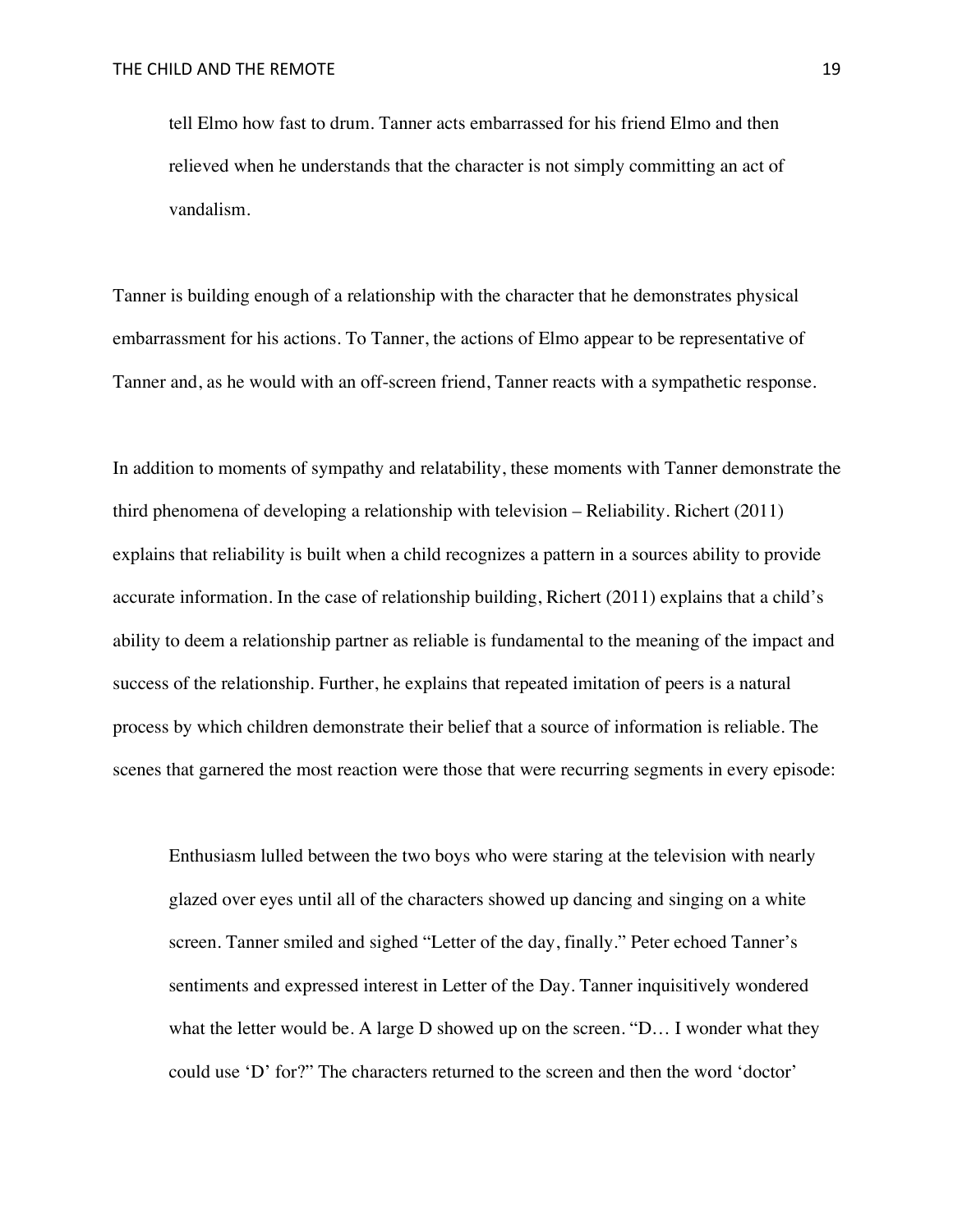appears on the screen. In a near epiphany Tanner says "Oh Doctor! They always choose a letter that they will use." Peter talks over him and echoes "Doctor". They watch the song until it is almost over and Tanner explains that they used 'D' for Dress-up already and again Peter echoes "yea, D for dress up."

In a similar moment of identified reliability Tanner and Peter are both watching a recurring segment featuring Cookie Monster:

With complete (not simply echoed) engagement, Peter sees Cookie Monster dancing on the television and singing "how many cookies". The song lasts for a few seconds and the next shot is a baking tray on the stove with two cookies on it. Before Tanner can answer, Peter picks his head up from his brother's lap and shouts "TWO!" Tanner affirms him by nodding his head and saying "two." Peter puts his head back down gently and continues.

In a final moment of reliability building, Tanner sees an uncharacteristic component of the scene and it generalizes it to his own life:

A segment called "Elmo's world" shows a cartoon TV in Elmo's room and with a raised eye brow Tanner asks why the TV is there if they aren't watching anything. He asks the question three times in succession. Each time with more emphasis and finally the TV flickers on and he accepts the action with a simple "Oh" and continues watching. Not only is Tanner demonstrating the reliable nature of this segment by recognizing something out of character, but he is also generalizing to his own life where they only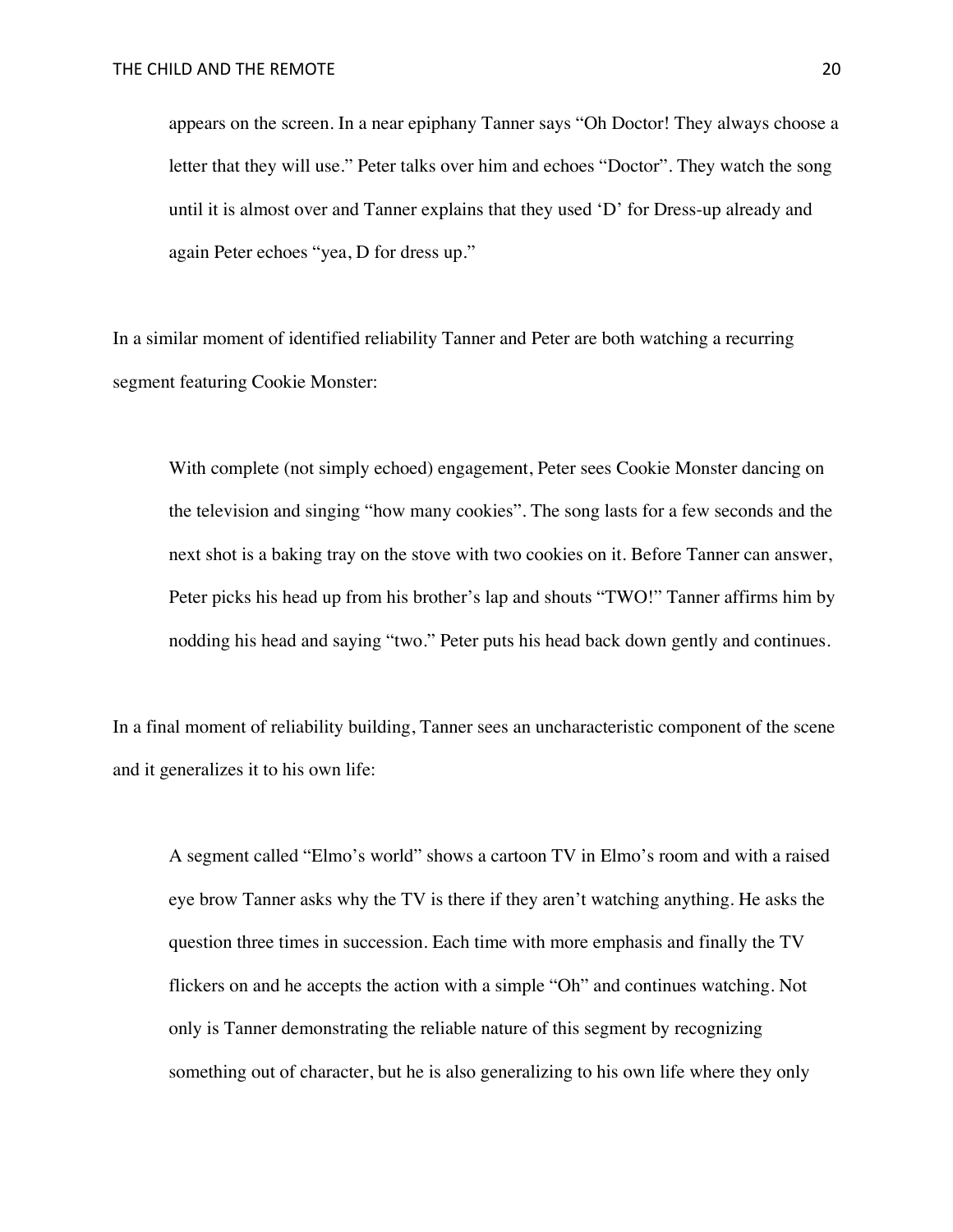pay attention to the TV if they are actively watching it (as opposed to using it as background noise.

These examples of reliability forming suggest the level of belief that the boys have in the television show as being a peer that is a valid source of information. They are imitating, engaging, and responding with the content in the segments. In these moments of building reliability with relatable characters in recurring segments within an environment constructed for and by social interaction, the two boys are cultivating a relationship with pretend characters that will expand beyond the confines of the television screen.

# **A Generalizable Impact**

For a relationship to break beyond the physical confines of the television screen, children have to see the value in crafting a meaningful relationship that can exist in both of their on-screen and off-screen worlds. This is the final element of a child's relationship with Sesame Street: generalizability.

In discussing the transition from India to The United States, Samaira explains that the presence of Sesame in the lives of her children supported them in the transition as a peer would:

They do know what they see and when they interact with the younger kids or they interact with their friends, they do bring up things that they watched in India. I think it is shared culture precisely.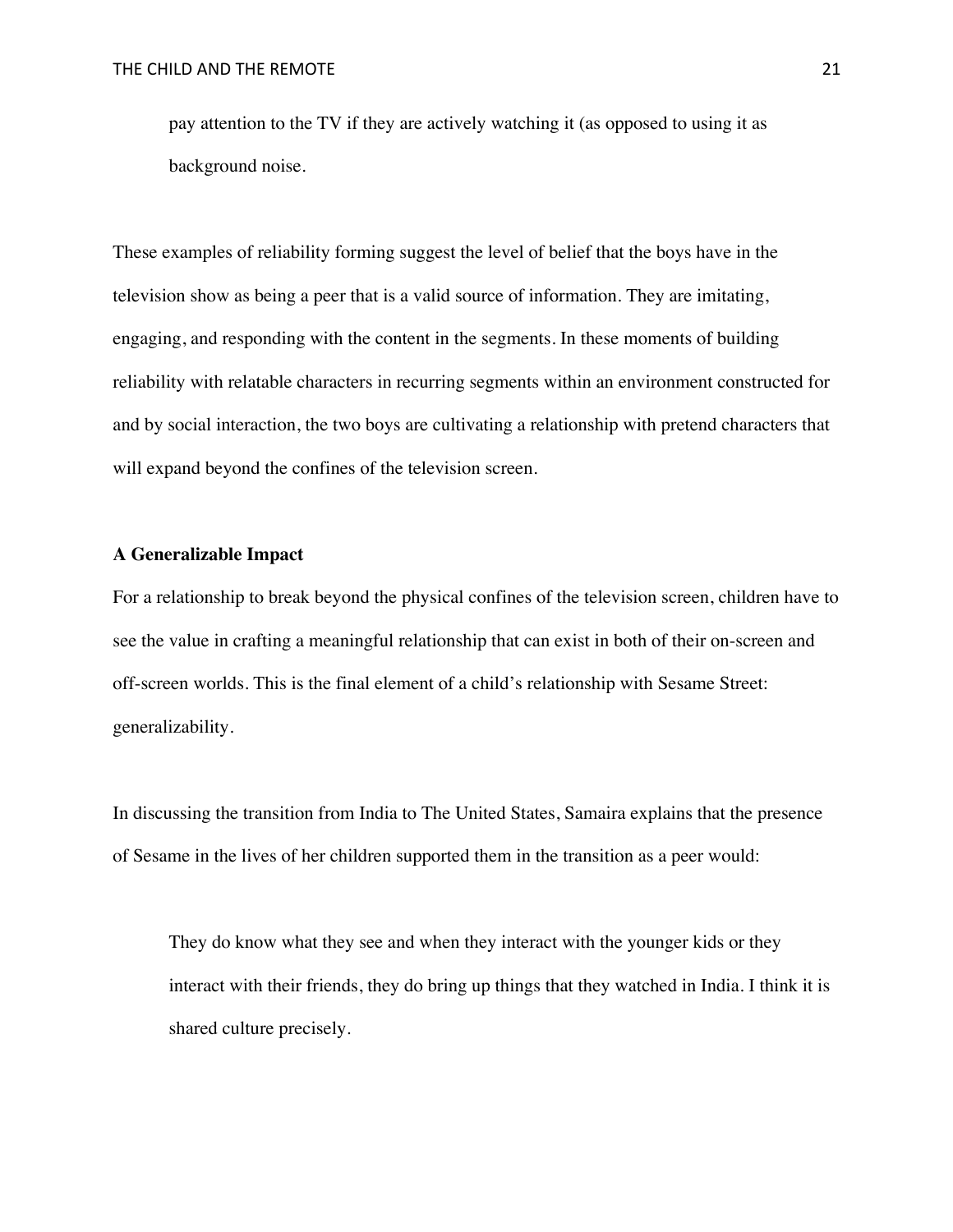Beyond being an influence in the decision to include television in their children's lives, parents reported that children will often engage in conversations with them about the television shows that they watch. For Samaira, these conversations were crucial to introducing television to their lives because they allow her to moderate and mediate the content and lessons received from the content:

I have a lot of conversations with my kids around, what are they watching. And they are allowed to watch everything that they want as long as they can critically engage, 'who are the stereotypes'?

Diane echoed the importance of conversations about content. She mentions that it is in these conversations where it becomes evident that their relationship with television exists both on and off screen:

They will talk about a character as friends, and I'll have to press and find out that it is something that they saw on TV and not something that they experienced in school. I have no idea who it is they are talking about because I don't watch it with them. I don't know the names. They just bring it up like it is somebody that they know.

She discusses one example in which her oldest boy was potty training. When they visited a new venue for an event, Tanner explained that 'Daniel' says there is a bathroom everywhere he goes. After probing, Diane realized that Tanner was talking about Daniel Tiger, a character from the show of the same name. The way that Tanner talked about Daniel was so indistinguishable from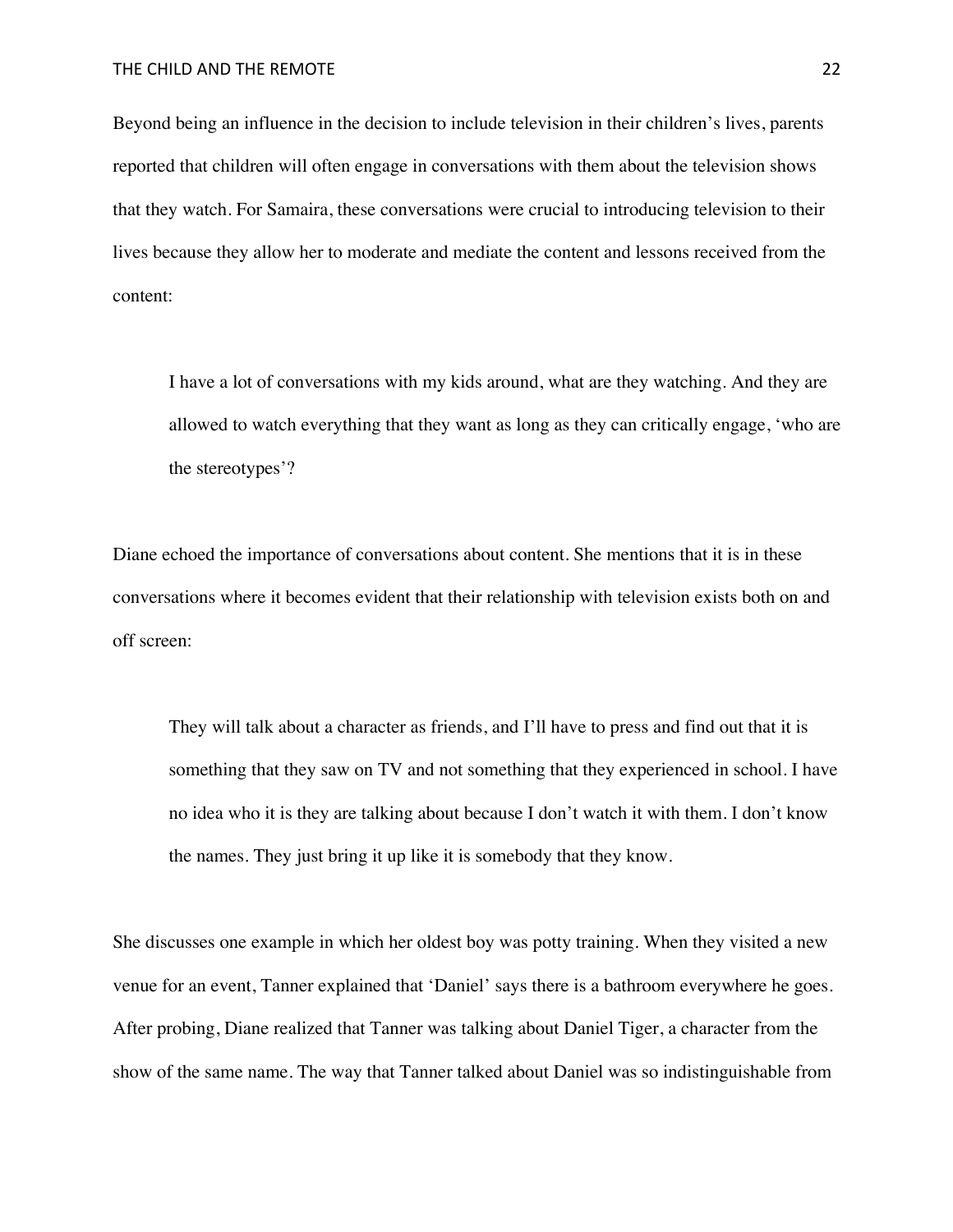the way that he talks about his off-screen friends that his mother had difficulty distinguishing between the two.

Diane confirms in her interview what would later be seen in observations: the off-screen presence of the boys' favorite television shows would extend beyond the conversations they have with one another. On one site visit, one of these toys made a prominent appearance and highlighted the influence of the social nature of co-viewing:

Peter grabbed only one toy while we were on a tour of their bedroom – a large bright room with bay windows that looked out over a tree lined street. The room had two beds and was quite obviously decorated by their parents who had both studied architecture. The toy was a big plastic bulky watch that lit up. It shot light out of the turn dial on the side. Peter was aiming the beam of light at me and then at my hand. He moved it closer and closer. The energetic 4.5-year-old was focusing and silent for the first time of the tour. Peter persisted with this light for a few more seconds and then his older brother Tanner took a break from sweeping up pretend garbage to come over to us. He grabbed his brother's wrist and explained to him why it wasn't working. Then finally the beam of light produced a picture on the side of my hand, Peter got excited and pushed the front of the watch towards my face so that I could see it was the characters from the TV show Paw Patrol. After fixing his brother's watch, Tanner leaned into my shoulder and explained that he got that watch for his brother because Peter had a Paw Patrol book already and knew that his brother liked the TV show.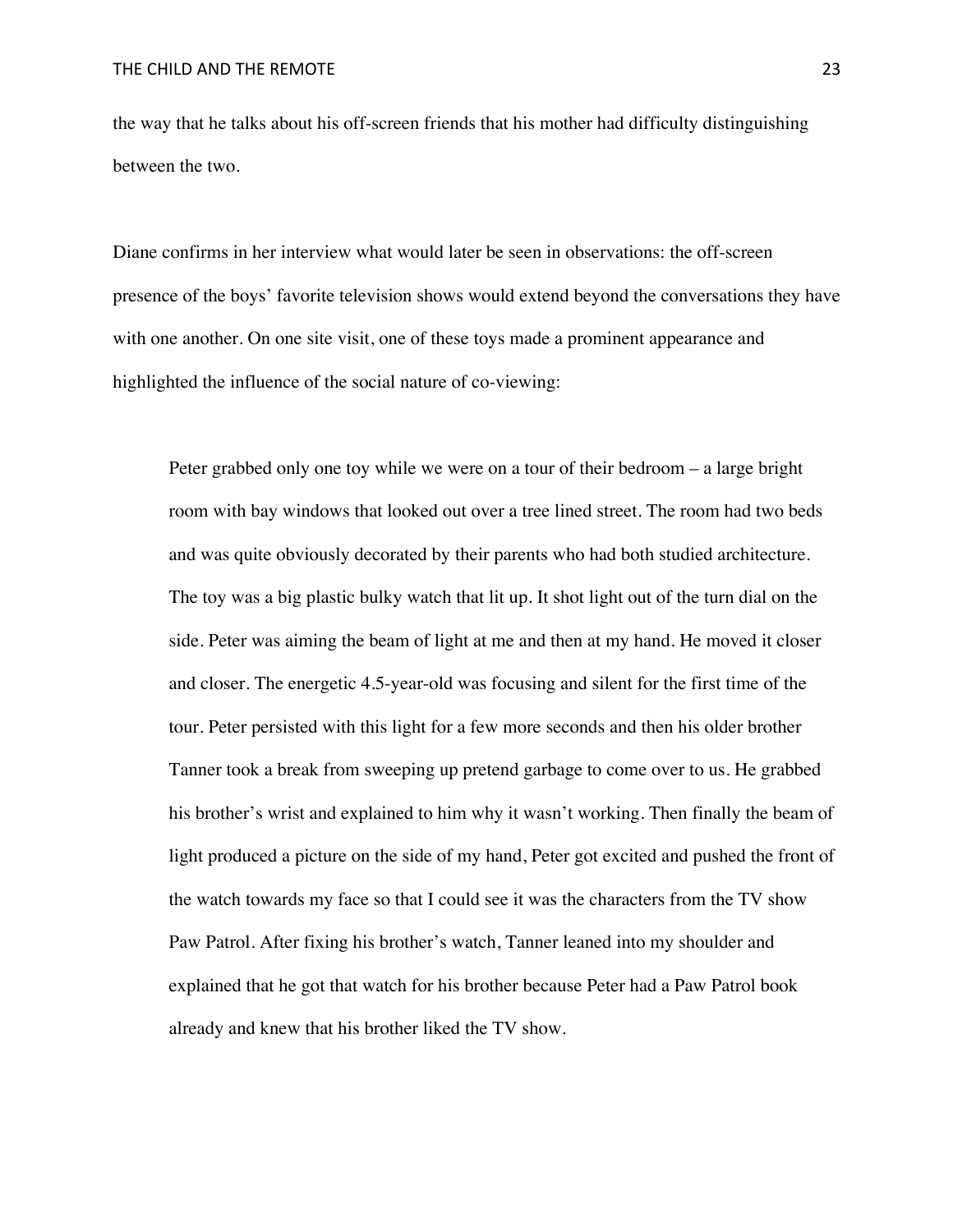This moment highlights that the social atmosphere constructed while viewing where they share a love for the television program and characters translates into the brothers' off-screen social life where interactions are still connected to the reliable and relatable characters that physically disappeared when the television was turned off.

Similarly, Samaira reported regularly seeing her children engage with content off screen. However, she also reported an intergenerational dimension to the relationship. She explains how the children transfer their relationship to the infants and toddlers of her friends when they visit their homes:

They will pull out the shows that they like to pass it on to their younger peers because that is what they remember from their childhood. It left an impact and they would like to share it… I have no idea who it is they are talking about because I don't watch it with them. I don't know the names. They just bring it up like it is somebody that they know.

The generalizable nature of their interactions with television shows is not unidirectional. It is not simply the case that children take what they learn from television and apply it to their off-screen worlds. Children often take what they learn in their off-screen worlds and apply it to their developing on screen relationships. While viewing a scene set at an eye clinic, Tanner blurs the line between real and pretend, on-screen and off-screen as he engages in a comparison between what the characters of the television show are experiencing and what he experienced in a recent health clinic at his school: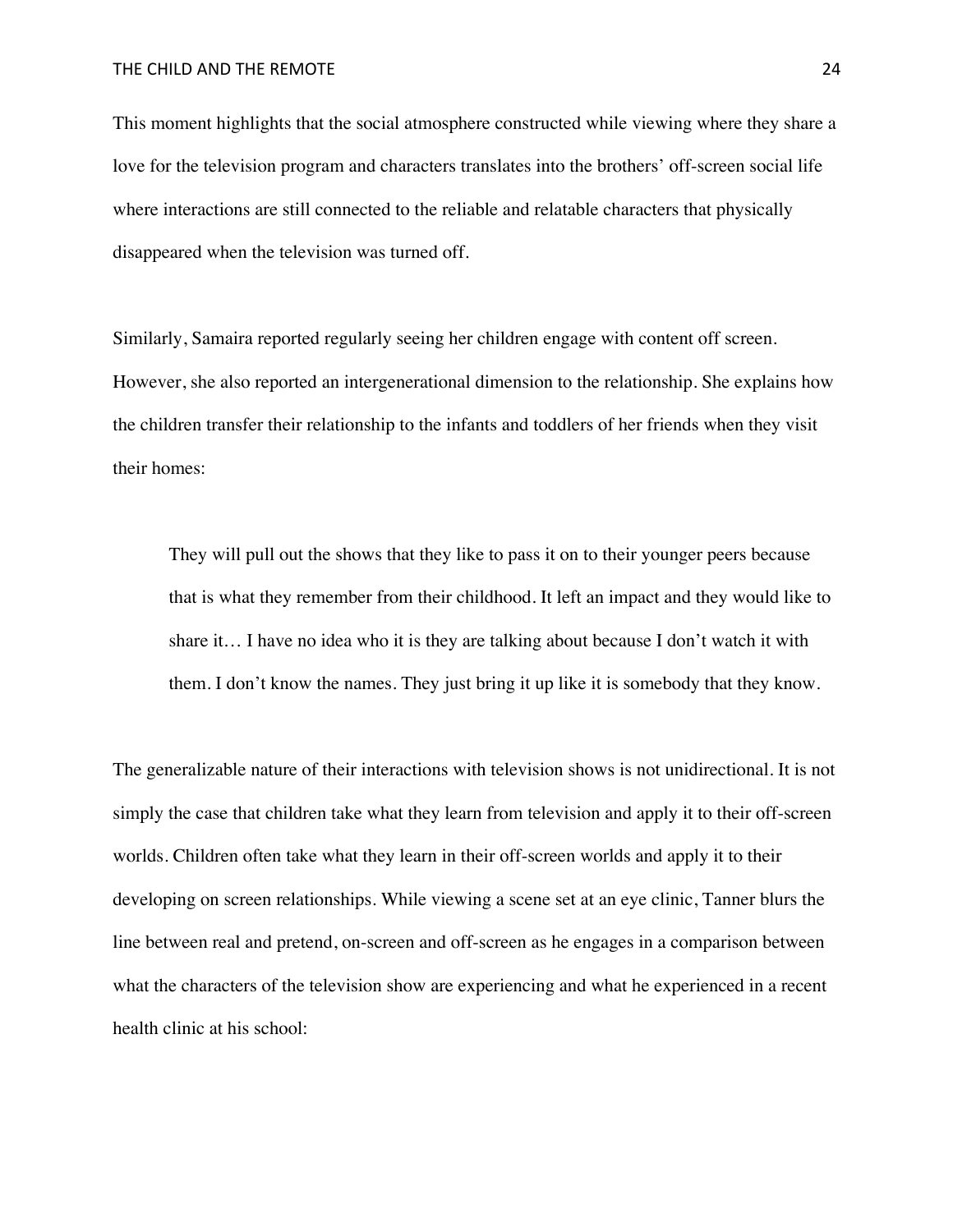Tanner stands up and leans on the back of the couch with the remote still in his hand. He looks at me and smiles through a huge pair of dimples. He says that the scene on the show where Peter's favorite character (Abby Cadabby) takes her friend to the eye doctor reminds him of what happened last week at school. There was a health clinic at his school where they checked his ears with machines that beep. "They know when it's beeping even though they can't hear it and you are supposed to raise your hand every time it beeps." He goes on to talk about the way that they tested his eyes with a pair of glasses. One lens was covered so you could only see with one eye, he demonstrates by pinching his left eye closed and pointing with his right hand at an invisible letter chart. He is still standing on the couch while he paints the scene at the health clinic and he intermittently stops between words to listen to the characters on the screen that are now at the eye doctor.

In this moment, Tanner is engaged in mass generalizing between his on-screen and off-screen worlds. He is blurring the lines as he relates information learned off-screen to on-screen experiences and vice versa. The way that he does this with fluidity demonstrates his perception of the off-screen and on-screen worlds being extremely similar. Even though one is occupied almost exclusively by pretend characters he expects that the experience of the character at the eye doctor will resemble the one that he experienced just weeks before.

Some of the tools they are using at the doctor are familiar and Tanner points them out. He also admits not recognizing some of the tools they are using. He very enthusiastically points out the letter chart they are using to test the prince's vision and notices that the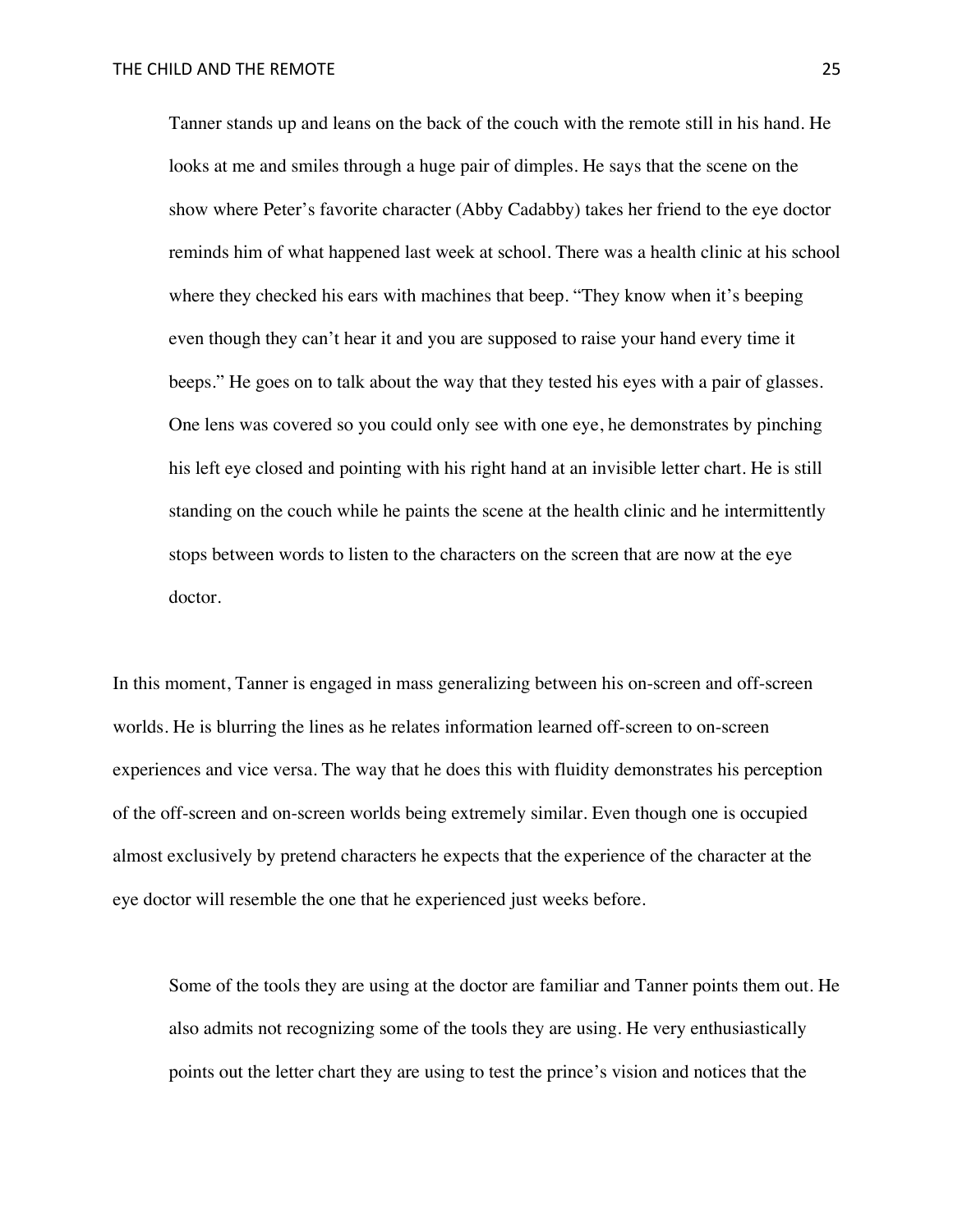letter chart has shapes on it "mine was just like that but it had letters instead of shapes". He holds his fingers close together and tells me that the letters on the bottom were small. He takes a break to watch a few more seconds. Then his eyes get wide and he tells me that there was even a mini sheet and he brings all of the tips of his fingers together on both hands and then squeezes his hands together to show how small the letters were. "but it wasn't hard" he said with a matter of fact tone.

Tanner was explaining his health clinic day at school, he was comparing it to what he was seeing on TV. There were tools that he didn't understand but he was able to deduce what they were from context. He would also use the moment to explain how his experience was different from the character (shapes vs. letters, different equipment, etc.) but he fully accepted that the pretend experiences of the characters could occur in the off-screen world.

### **Discussion**

# **On How Children Watch**

Through these observations and interviews, there were two components of creating the social atmosphere in which children could cultivate their relationship with *Sesame Street*. First, children engaged in co-viewing with their siblings. Sitting alongside a friend in the viewing process primed the interaction with the characteristics of a peer to peer engagement. Second, children engaged in distracted viewing with the world around them. Their attention to the screen ebbed and flowed as it competed with the off-screen stimuli in the child's world. As the children sing along and hold conversations about (and not about) the content on screen, they begin to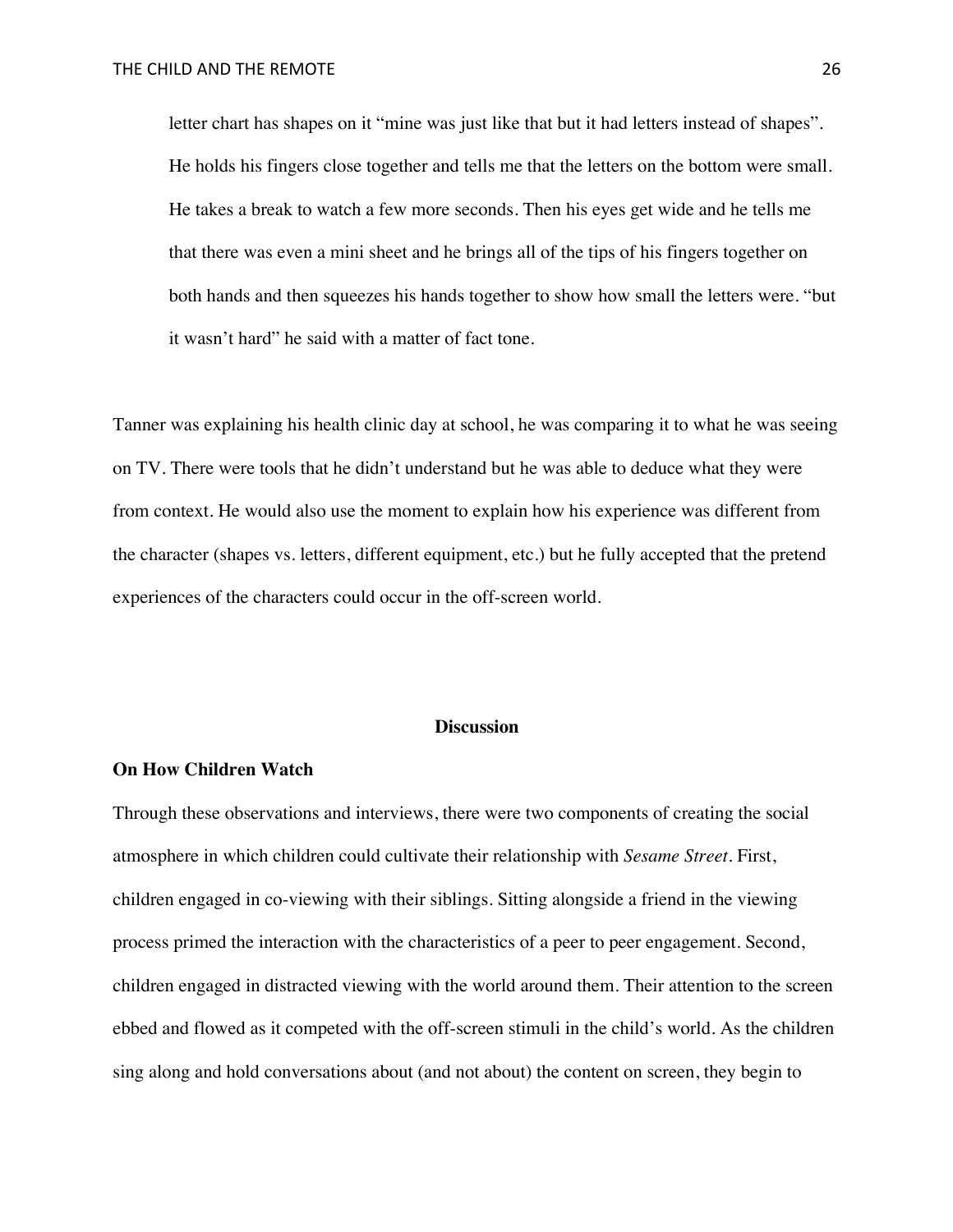generalize the worlds to each other in real time. As this study saw with Tanner and the eye doctor especially, this real time generalizing was the catalyst to a relationship that would exist even when the television is turned off.

Central to constructing the bridge between on-screen and off-screen worlds is the perceived relatability and reliability of the television characters. Characters who are relatable garnered more attention that those that were not and were brought up in conversation more than those with which the child could not relate to. In the case of Peter, he was engaged in deep distracted viewing and would pay attention to the screen only when his favorite characters appeared. In the case of learning from television, the literature reviewed demonstrates that children need to deem a character as being a reliable source of confirming unobserved truths. When Tanner is learning from Abby Cadabby's visit to the eye doctor, he is relating his experiences to her experiences and is expanding his schema for eye exams. Even more, he is talking back to the screen as if he is attempting to adapt Abby's schema for a health and wellness visit.

# **On the generalizable impact**

Once a character is both reliable and relatable, the characters' presence and lessons begin to leap out of the screen and into the child's everyday life as a digital representation of Bandura's (1977) Social Learning Theory. However, in this case, it is the child's scaffolded relationship with characters on the television that provide meaningful learning opportunities and not the child's off-screen peers. Tanner's on screen and off screen exploration of the eye doctor without human interference represents Sesame Street's ability to act as its own experiential mediator. As the reviewed literature explains, this is the crucial mechanism by which a child is able to generalize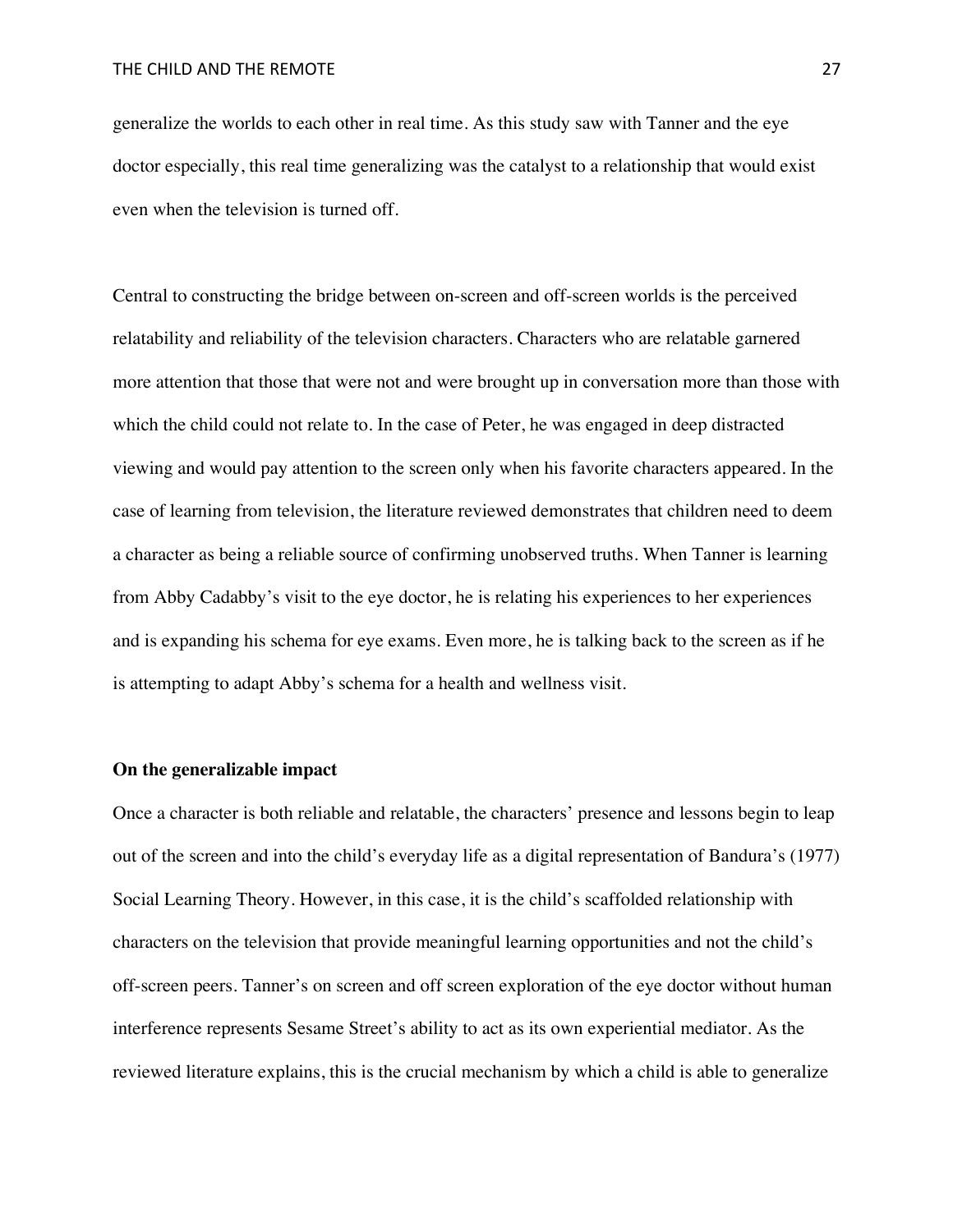an action on screen to their off-screen world.

One example of the off screen representation occurs in the frequent conversations between parents and children. Parents reported having a strong preference for engaging in conversations with their children about the content that they are watching and, when they are unaware of the content being watched, parents often have a hard time differentiating between off-screen and onscreen peers in these conversations. Not only do children talk about these characters as they do their off-screen friends, but they even reportedly make selections about the characters that they choose to favor in similar ways as they select off-screen peers (gender, personality, morals, etc).

Beyond conversations, these dynamic relationships influence the lives of children across the domains of their lives in ways that resemble the influence of their off-screen peers. The way that children engage with content while the television is on is peer-like as is the way that the characters remain present in their thoughts and actions even when the character is not immediately present. In the cases observed, it begins to be seen that the traditionally analog definition of a learning partner as described by Bandura (1977) is incomplete and needs to be stretched to accommodate for the fluid and dynamic relationships that children form with the characters and content of their favorite television shows.

# **Conclusion**

While not definitive, this research begins to show an evident blur between children's formations of on screen and off screen relationships. With Sesame Street children are developing relationships with reliable and relatable characters in was that strongly resemble the formation of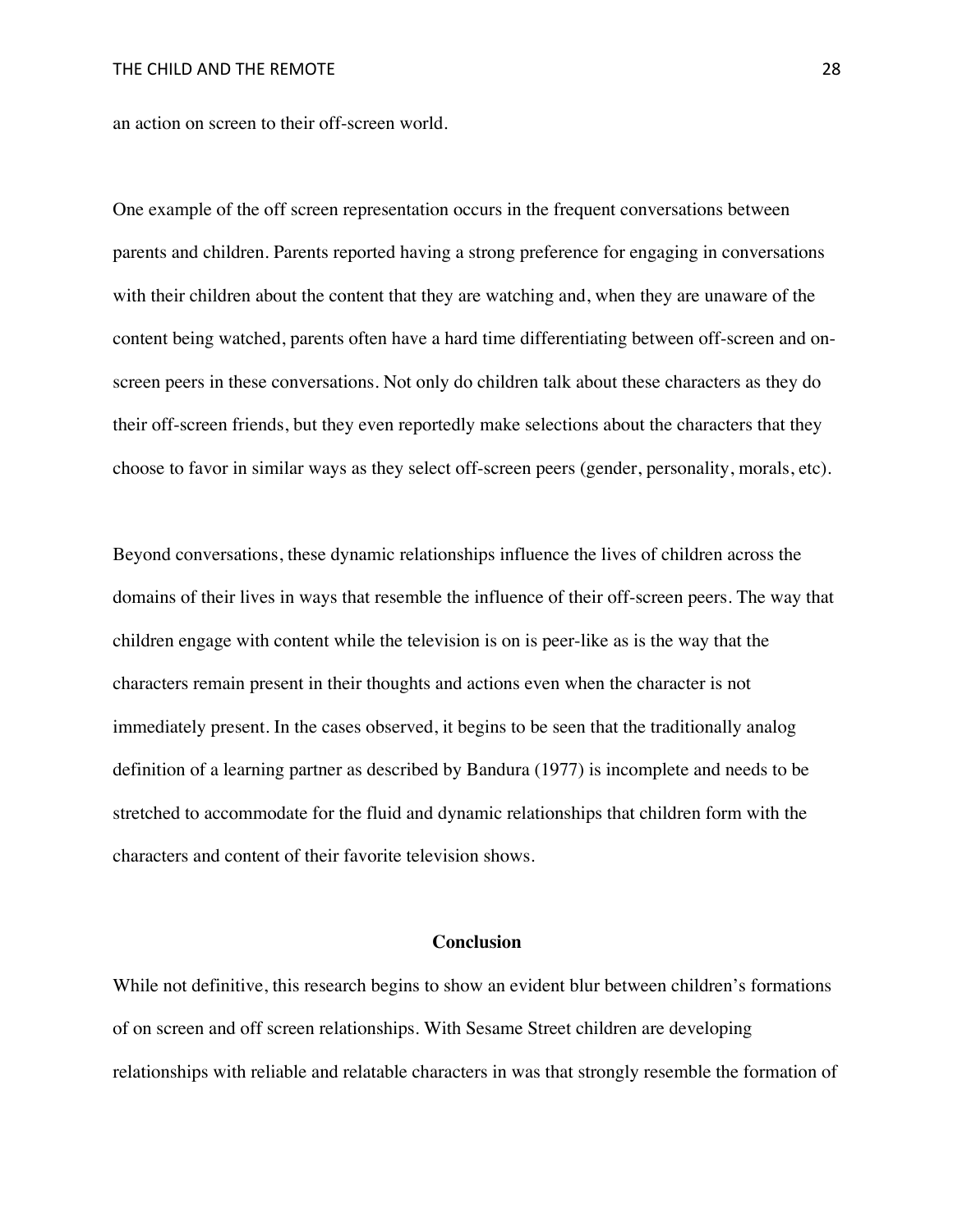new peers. Further, when examined even by the parents of the children, it is hard for the parents to distinguish the difference between their children's on screen and off screen friends without explicitly knowing the context of the identity of the relationship partner. Sesame Street's support of the characteristics of parasocial relationships has enhanced the ability of children to blur the boundaries between real and pretend. Children are generalizing pretend behaviors seen on television to make sense of the world around them, they are engaging the scripts and conflict resolution tactics of their on-screen relationship partners in their imaginary play, and they are having deep and meaningful conversations with their parents and friends about their relationships in the context of a shared culture.

The social off-screen environment created by distracted viewing and co-viewing primes children to consider the on-screen world through a socialized lens while watching television. Further, the program's ability to increase relatability and reliability of their characters builds interest and trust between the child and the television show. The more socialized, interesting, and trustworthy the place between a child and the television becomes, the more likely they are to blur the division between off screen and on screen worlds and consider the show a source of peer support. This environment allows them to generalize lessons between worlds and perceive the characters on Sesame Street as peers in a manner that closely resembles the formation and utilization of offscreen peers proposed by Albert Bandura's (1977) Social Learning Theory.

Looking forward, the field would benefit from continued research into the power of this multidimensional relationship to support nonformal and informal learning. The worlds of children are increasingly including technology and it is crucial that we begin recognizing the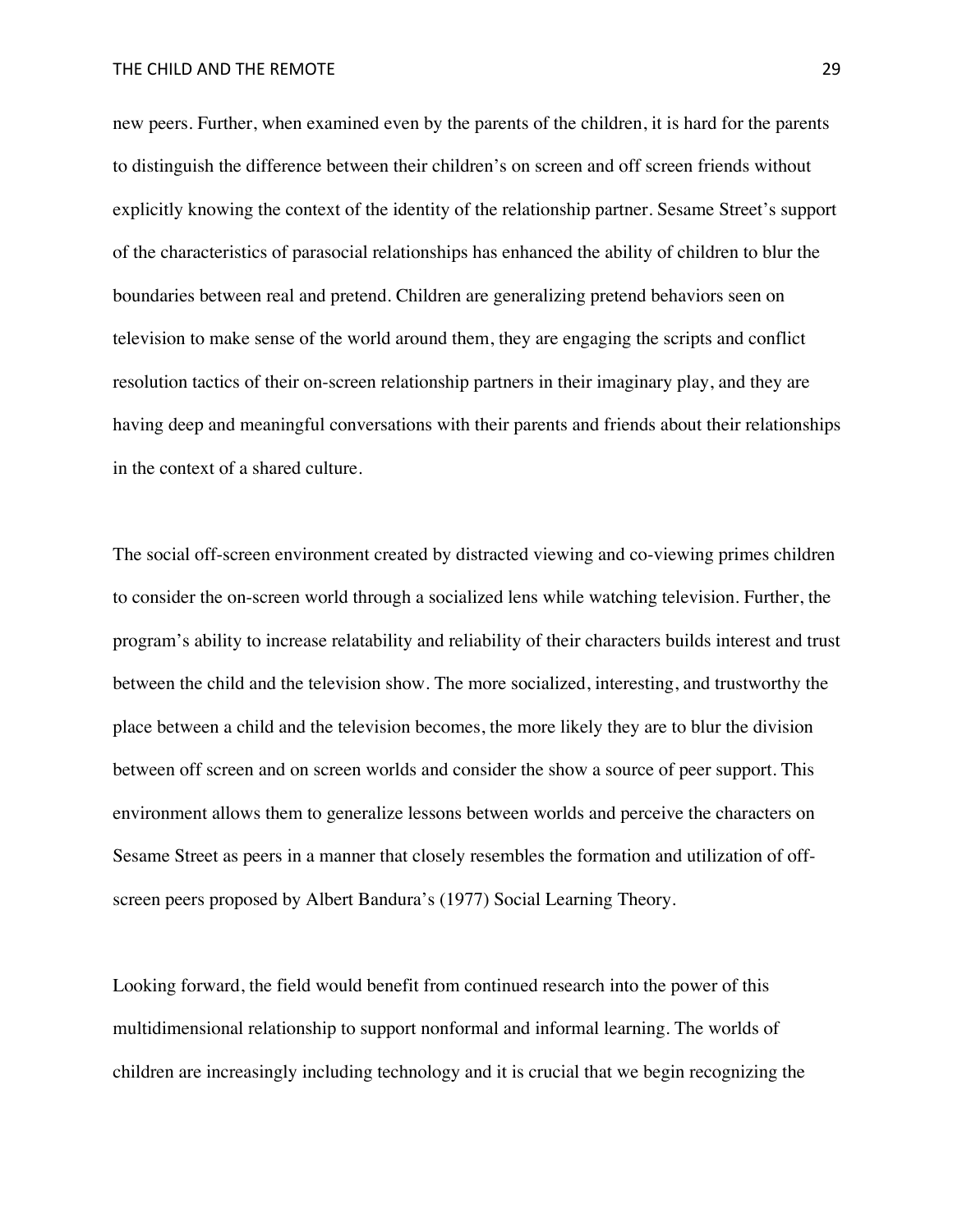relationships children form with television as complex, dynamic, and active. These relationships have immense potential beyond simply occupying children. Acknowledging that these relationships may start in two dimensions but regularly and authentically expand into the child's three dimensional ecosystems will begin a conversation that recognizes the child as an active agent. Further, the stance will shift the motivations of the power holders in the child's life away from strictly limiting quantity and towards supporting the quality of children's dynamic relationships with television.